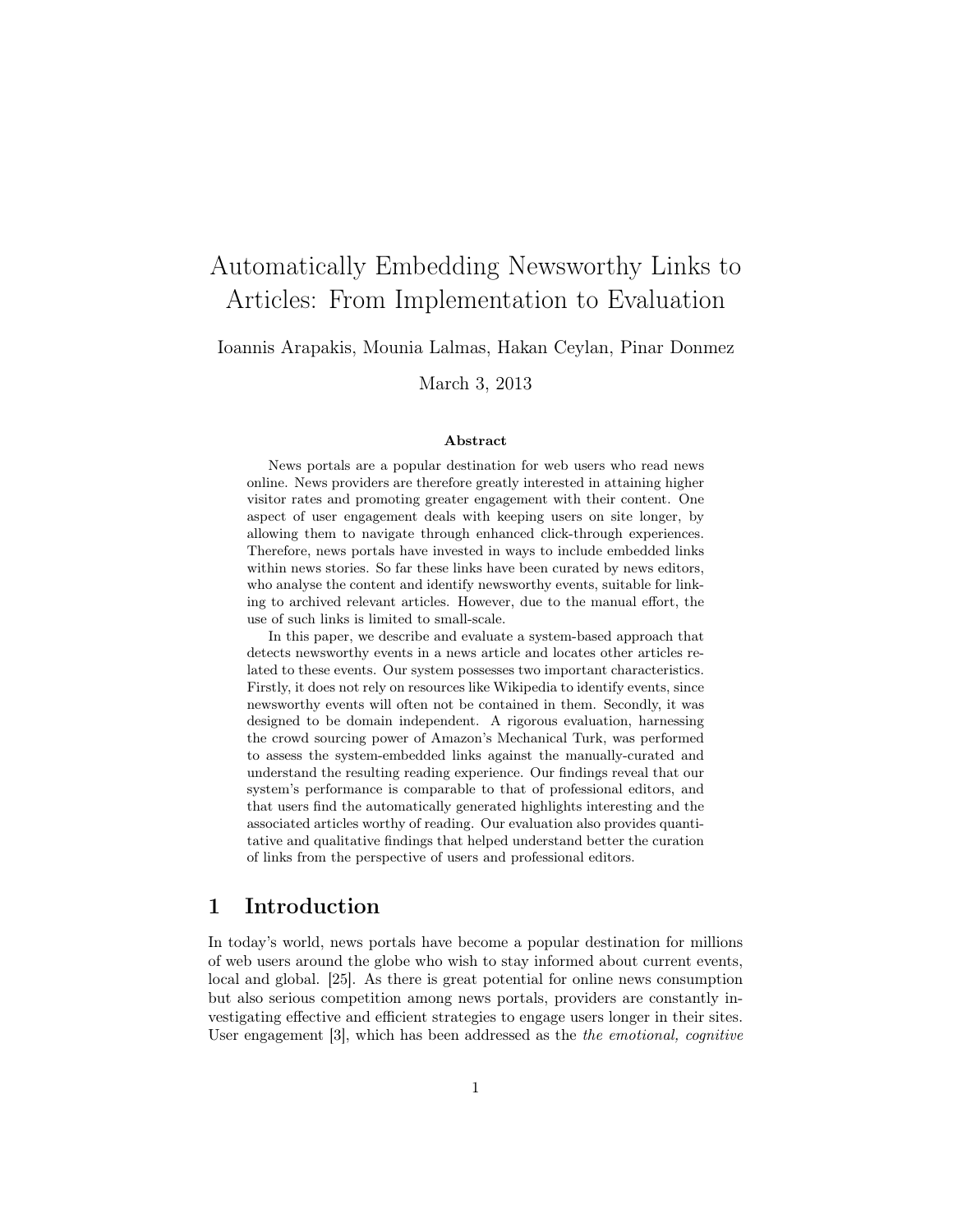

Figure 1: A news article with embedded links highlighting the newsworthy events selected by professional editors.

and behavioural connection that exists between a user and a resource, is the result of trustworthy, quality, relevant and entertaining content. In this paper, we evaluate one type of strategy promoting engagement; enticing users to browse the site through embedded links within news articles.

Embedded links, or hyperlinks, are a great strategy for prolonging time users spend on a site by sustaining engagement through interactive click-through experiences, encouraging inquisitive behaviour, and providing a feeling of richness and control [3]. Figure 1 displays an example of a news article from Yanoo! News, where the embedded links highlight interesting or important pieces of information aiming to attract the users' attention. Once clicked, users are redirected to another page showing the referenced content. We studied this phenomenon in the context of news portals, where the embedded links direct users to other pages within the same domain. Users reach the information that is just one click away and hopefully become more engaged with the site and stay longer by reading more news stories. However, hyperlinks are mostly created by human editors, making it a manual task that is time-consuming and not scalable.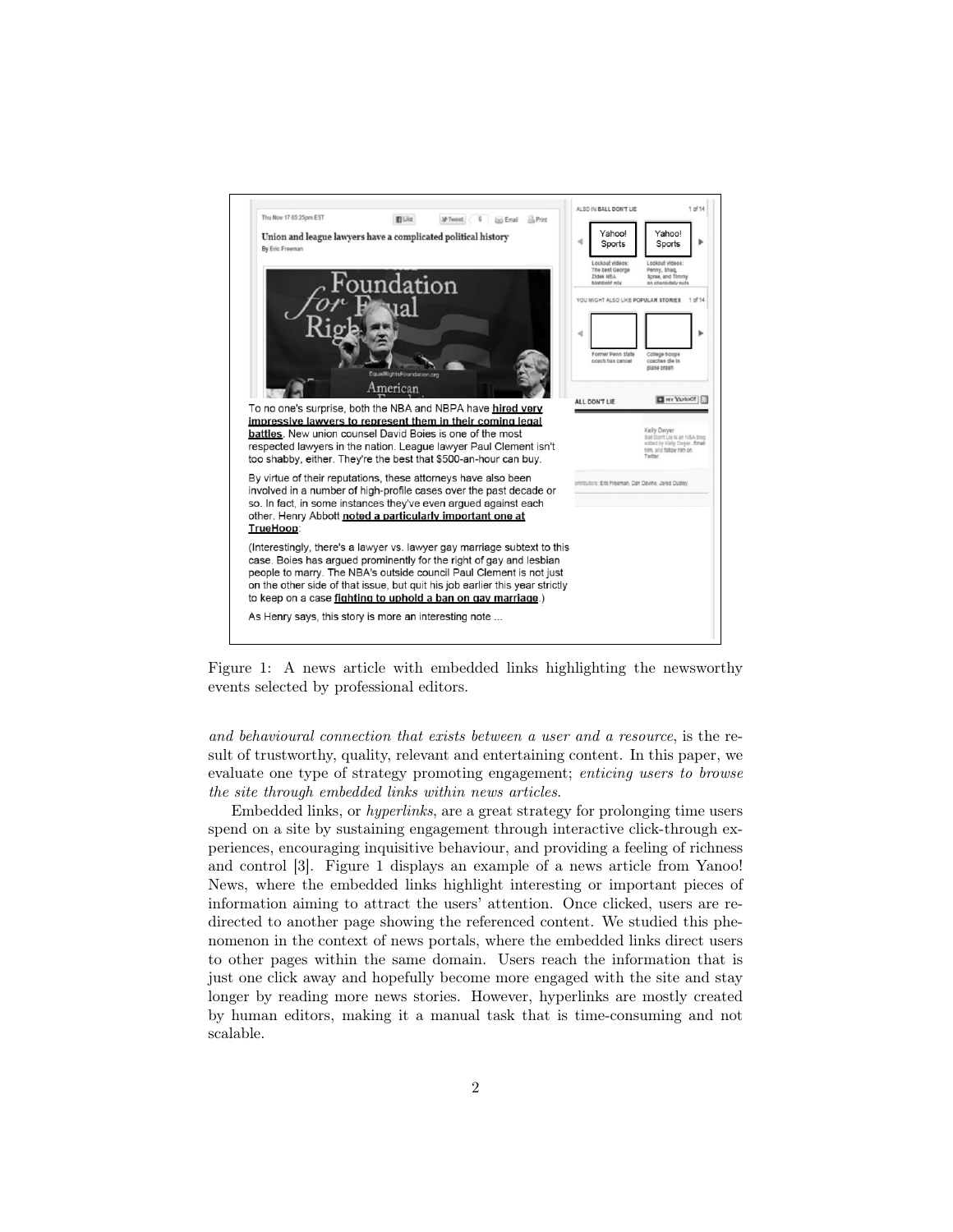In this paper we propose an automatic approach to hyperlinking, where for any given news article the goal is to identify newsworthy events as a potential source for links. Newsworthy events are more likely to have a related news article already written in the past; for example, in the sentence "The Boston Celtics star announced his retirement from professional basketball yesterday by tweeting a link to a 10-second video", the phrase, a newsworthy event, "The Boston Celtics star announced his retirement" would be highlighted and linked to the corresponding article devoted to the announcement. Our system had two main requirements. First, it could not rely on resources such as Wikipedia to identify events, since it is not likely that actual newsworthy events (such as the one above mentioned) are, or will ever be, Wikipedia concepts. Second, our system should be mostly domain-independent as our long-term goal was for it to be deployed across several domains (news, entertainment, finance, etc). We ensured these by using established text processing and understanding techniques, which we adapted to fit our context.

Because of its relative simplicity, it was important to carry out a comprehensive evaluation of the proposed system. To this end, a systematic and rigorous evaluation was performed to assess the system-embedded links against manuallycurated ones by professional editors and to understand the effects of embedded links from a user's perspective, focusing on the associated reading experience. Carefully designed experiments, harnessed by the crowd sourcing power of Amazon's Mechanical Turk, provided several quantitative and qualitative findings that helped understand better the curation of links from the perspective of users and professional news editors, and offered empirical support to the why and how associated to the resulting news reading experiences. Our results indicate that our automatic approach to link curation offers a news reading experience that is comparable to that of manually-curated links, delivered by professional editors. As the manual creation of hyperlinks is a time-demanding and challenging task, the proposed system, with its massive scalability and domain-independence, has the potential to reduce the manual labor required for this task and improve the efficiency of the editors.

This paper expands on previous work presented in [7] and focuses on assessing the quality of the system-embedded links and the emerging reading experience. It provides significant additional contributions, such as the presentation and analysis of two further experimental studies (a pilot study and a study of the reading experience), a qualitative investigation of the effects of embedded links, and a correlation analysis of several experimental variables. Finally, the thematic analysis of open-ended questions shades further light and provides empirical support to our findings. The rest of the paper is organised as follows. Section 2 reviews related work. Section 3 presents the proposed system in detail, while Section 4 reviews the experiments and the results. We discuss our main findings in Section 5 and conclude in Section 6.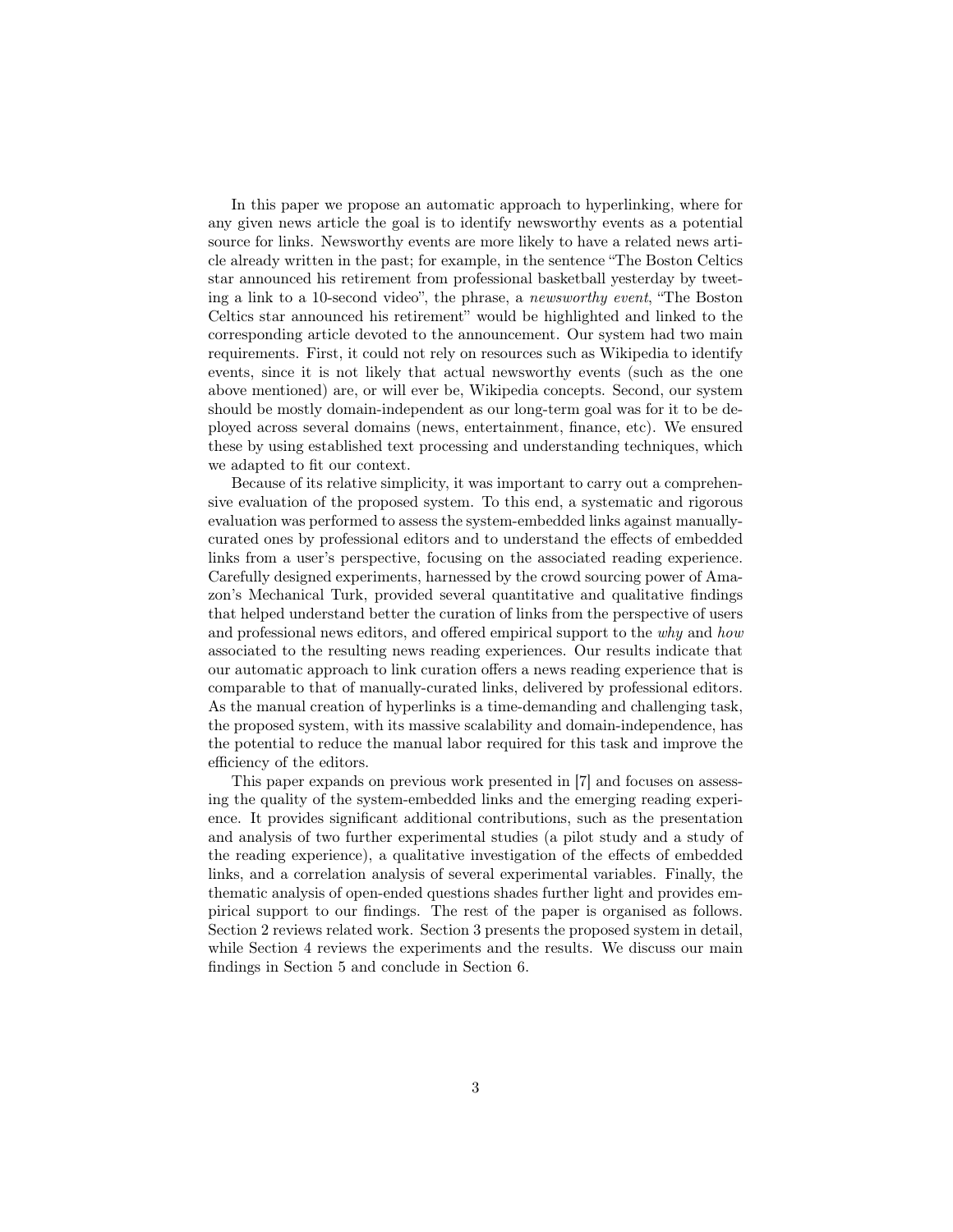# 2 Related Work

Work in automatically generating hyperlinks existed already in the 1990s [2, 10, 13, 14, 5]. It has recently gained new interest, primarily within the context of Wikipedia, looking at cross-referencing documents [20, 24, 28], missing link detection [11], automatic approaches for hyperlinking [12, 15], automatically linking documents to encyclopaedic knowledge [16, 23, 26], and entity linking augmented with human intelligence [9]. Link generation approaches are also used in disambiguation tasks [6, 8, 18]. Many of these works are not directly comparable to ours because of different aims and a reliance on properties specific to Wikipedia. Our focus is to identify the newsworthy events in a given news article and connect them to the appropriate news articles, where it is not likely that all newsworthy events are Wikipedia concepts. We therefore employed, instead, well-known text processing and understanding techniques, which we adapted to fit our context.

The Initiative for the Evaluation of XML retrieval launched in 2007 the Linkthe-Wiki track, the goal of which was to automatically generate links among Wikipedia pages [17]. Techniques aimed mostly at identifying highly similar pages to a given page, from which candidate links that might be missing on the given page were identified. Applying the same techniques in our context would connect news articles that are similar in terms of content, but not the newsworthiness of events as investigated in this paper.

Works most closely related to ours are those of [23, 24, 16, 26]. The 'Wikify!' system [23] uses Wikipedia for automatic keyword extraction and word sense disambiguation. These two tasks are combined to identify the important concepts in the text and link them to the corresponding Wikipedia pages. Given a document, their system automatically extracts important words and phrases in the document, and identifies for each of them the appropriate link in the Wikipedia repository. Results showed that the manual (performed by human participants) and automatic annotations were not distinguishable. However, Wikify! is heavily tailored for Wikipedia, where the most important concepts have their own corresponding Wikipedia pages. This is unlikely to be the case for newsworthy events.

Similar work [24] aimed at enriching Wikipedia and other collections with links, using machine learning techniques to distinguish link-worthy topics from others. Contextual information in the source text was used to determine the best related Wikipedia concepts, which in turn also served as features for anchor text detection. Amazon's Mechanical Turk was employed for the evaluation, where the workers judged the validity of the embedded links and provided missing links, if any. We were inspired by their evaluation methodology, and designed two large experiments using Amazon's Mechanical Turk to assess both the quality of the system-generated links and their effect on the news reading experience.

The work presented in [16] aimed at generating links from medical reports to Wikipedia pages for explanations or background information. They showed that the approaches in [23, 24] did not yield satisfactory results because medical phrases typically have a more complex syntactic and semantic structure than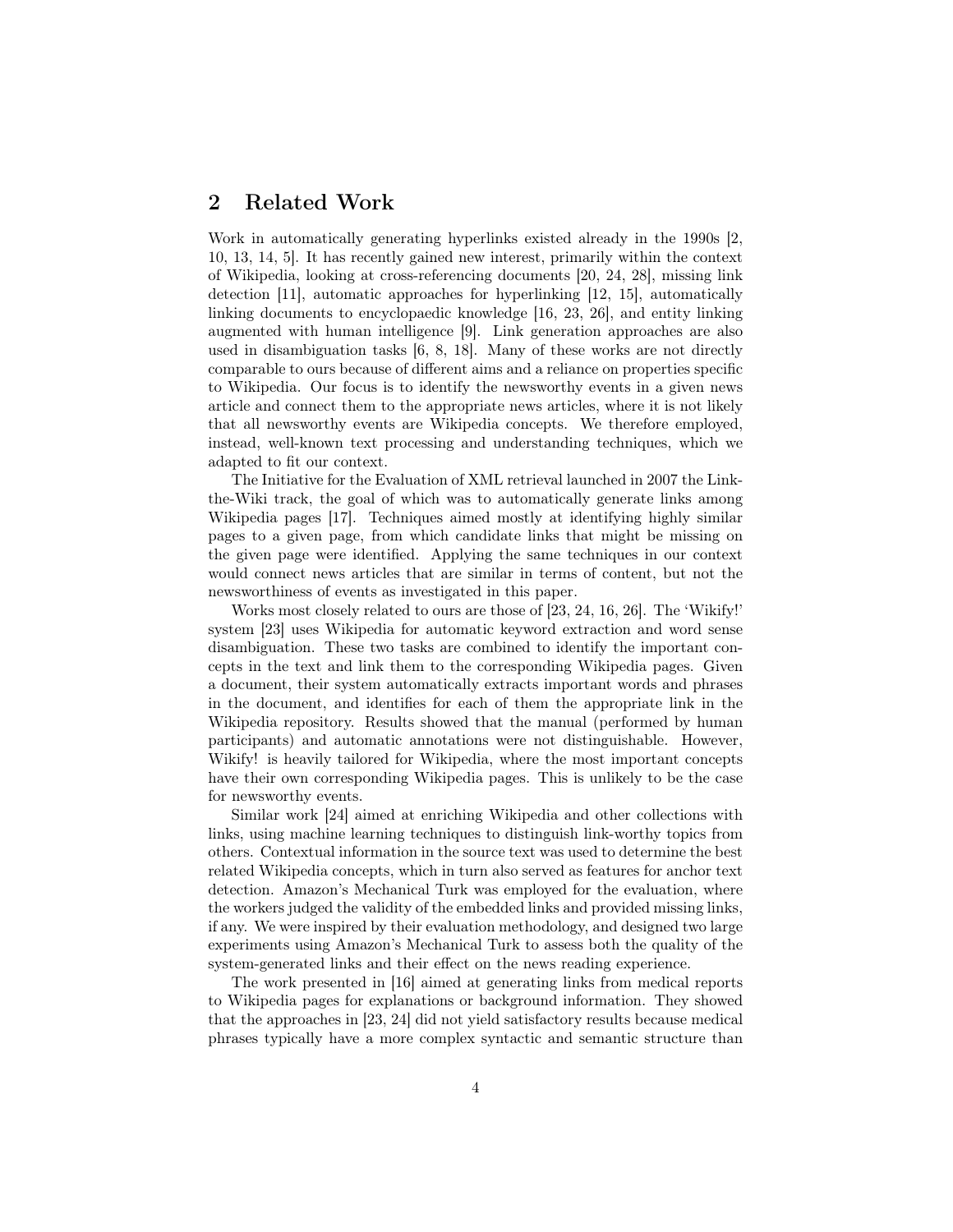Wikipedia concepts. They, therefore, developed their own approaches. Events, as phrased in a news article, have also a specific structure (discussed in Section 3) and in addition, very few form concepts in Wikipedia. Similarly, we had to design our own automatic link generation approach.

The work discussed in [26] addresses the challenge of semantic disambiguation in an entity linking task. The authors proposed an approach that employs a knowledge base unifying Wikipedia and WordNet, by leveraging the rich semantic knowledge derived from Wikipedia and the taxonomy of a knowledge base (YAGO [27]). An empirical evaluation of the framework was carried out using two, annotated for that purpose, publicly available data sets. However, the performance of the proposed framework was evaluated and compared against the other systems solely only in terms of its linking detection capability (accuracy). One missing aspect is the involvement of human evaluators, as well as a qualitative assessment of the generated links and the associated reading experience. In this paper, we pay particular attention to the evaluation of the proposed system from both a user and a professional editor perspectives.

Our work is related to news recommendation systems [1, 21], whose goals is to present users with related articles, given the article they are reading. These systems can be personalised using signals extracted from users' past behaviour. Contrary to our system, these approaches process entire articles rather than specific subsections. For example, an article on the "2012 US Elections" could lead to the recommendation of an article on the "2012 Elections in China". This is an unlikely scenario for our system unless the Chinese elections are explicitly mentioned in the first article. For that first article our system could detect the event "Barack Obama announced his candidacy for presidency..." and refer the user to a corresponding article via a hyperlink in the sentence. Depending on its implementation, the same article may or may not be suggested by a recommendation system. In general, news recommendation systems are interested in broader concepts while our system handles specific mentions of events in the article. Nevertheless, the ultimate goal for both is to promote user engagement on the site, although this result can be accomplished in many different ways.

A main challenges in improving automatic link generation systems is the difficulty to evaluate the results. The issue that makes reliable and systematic evaluation problematic is related to both technical and cognitive aspects. The difficulty in obtaining the ground truth for a sufficiently large dataset is caused both by the lack of human resources and the inherent subjectivity of the task. Currently, the evaluation approaches employed in existing work vary between a statistical examination of entire collections to relevance judgments provided by a limited number of human judges, while in some cases collections like INEX Wikipedia are used for training and testing purposes. In most system-oriented evaluations, some similarity measure (e.g., based on graph-theoretic techniques) or standard IR metrics (e.g., precision, recall, and accuracy) are applied. Another approach with more ecological validity is bucket testing on a random live set of users, and for a short time interval, usually in combination with interaction metrics such as click-through rate. In few cases, human evaluation of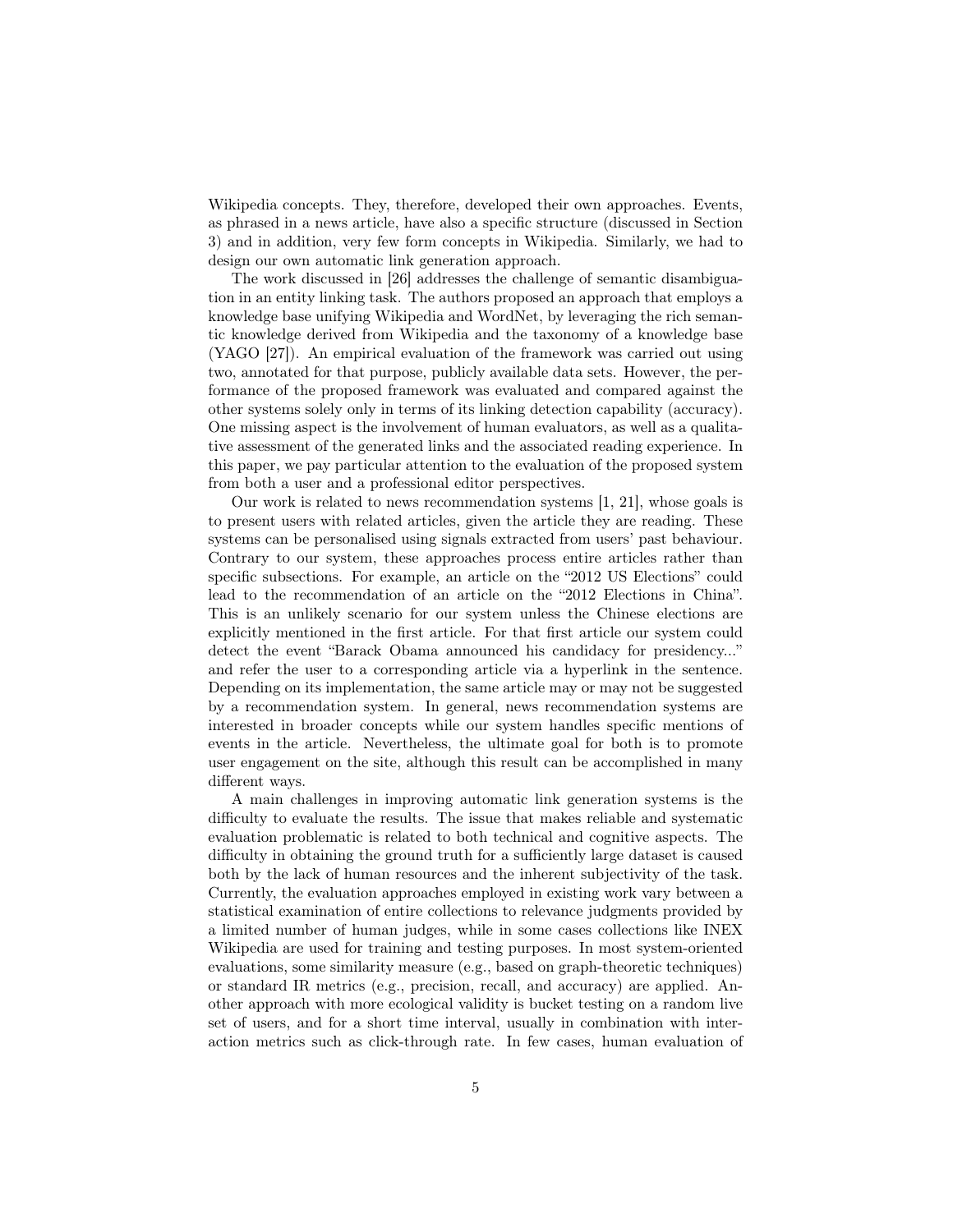links through voting or selection is used to build the ground truth. However, the feedback provided is limited to a simple voting for characterising a link that includes answers like "correct", "incorrect" or "donÕt know".

Our experimental approach expands on the methodology proposed in [24] by inquiring about the qualitative aspects of link generation, both from the viewpoint of professional editors and end-users. We include standard performance metrics like precision, recall, and f-score, for comparability purposes, but also develop an in-depth understanding of user behaviour and the qualitative aspects that shape the associated reading experience. Also, as reported in Section 4.1, only a small percentage of links were embedded in common by the system and the professional editors, we therefore investigate whether the system-links are worthy or relevant. Finally, we try to establish the real-life effect of different system configuration settings on the users and what do the results mean. An "optimal" performance indicates nothing if the reading experience is unsatisfactory or if the proposed service fails to satisfy the actual user needs, while understanding how people perceive the different qualities of system and editor links provides a ground truth that goes beyond standard metrics.

# 3 System

This section describes our system, called LEPA for Linker for Events to Past Articles. LEPA aims to identify the newsworthy events in an article and create hyperlinks to their previously published content with the aim to provide users a chance to read more about that event. Because of the nature of the embedded links, LEPA cannot rely on resources such as Wikipedia to identify newsworthy events. In addition, to allow for its potential deployment across different domains, we employed known text processing and understanding techniques. LEAP has two main components, an indexer and a linker, each described next.

# 3.1 Indexer

The indexer processes articles over a time period by extracting features from each article, and storing them to facilitate faster retrieval. The indexer runs in two stages: the build stage produces an index for a set of articles over a time period, while the update stage is run periodically to add fresh articles to the existing index. For the build stage we constructed an index from articles that spanned over a month, while for the update stage we processed new documents daily and added them to the index. In both stages, we implemented a simple inverted index approach. The inverted index stores a list of the documents for each word in the vocabulary derived from the corpus, which is formed from the entire set of news articles being indexed. The frequency of each word in the document is stored in the inverted index. These frequencies are calculated during the feature extraction step of the indexer.

The retrieval task is to find the article in the index that exactly discusses the corresponding event. Finding a precise matching between the article and the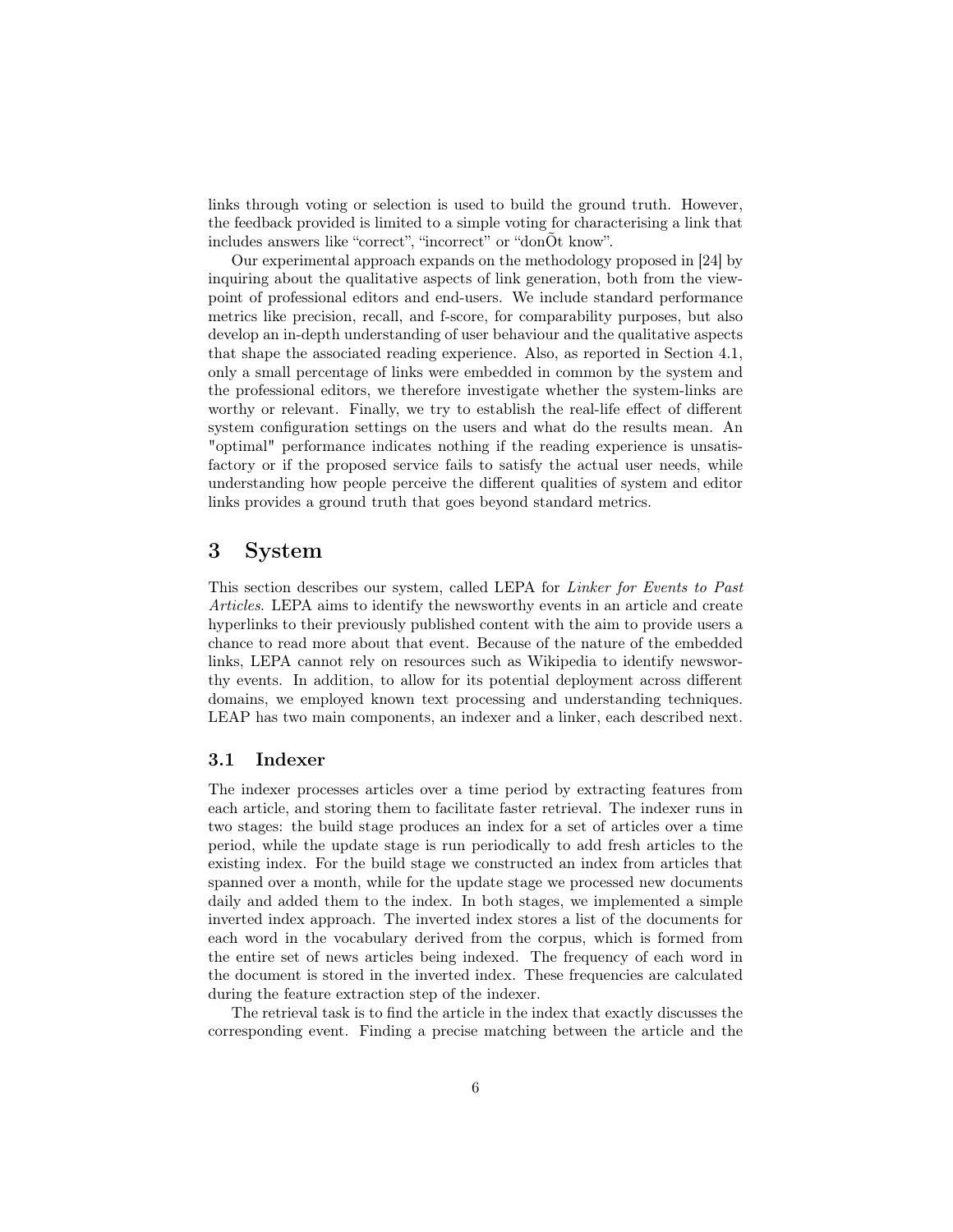Algorithm 1 The Linking Algorithm

event can be more easily accomplished if both contexts have comparable sizes. Since an event consists of only a few words, only the title and the abstract sections of the news articles are considered and indexed.<sup>1</sup>

# 3.2 Linker

The task of the linker is to find newsworthy events in each article and link them to the previously indexed articles. It first identifies sentences that mention newsworthy events, then, for each event matches and retrieves newsworthy articles. Finally, the top ranked article is hyperlinked to the event if it satisfies a certain confidence level criterion. The algorithm is shown in Algorithm 1.

# 3.2.1 Selecting the Candidate Sentences

We identified three important criteria in selecting the candidate sentences, based on an empirical observation of the links curated by professional editors using various news sources: (i) the sentence must contain a named entity, (ii) the sentence must contain a verb in past tense, and (iii) the verb mentioned in the second criteria must be an action verb.

Almost all important events we observed are regarding one or more important entities that occur as the subject or the object of a sentence. For example, the sentences "Barack Obama announced his candidacy for presidency on

 $^1\mathrm{The}$  abstract section corresponds to the first paragraph of a news article.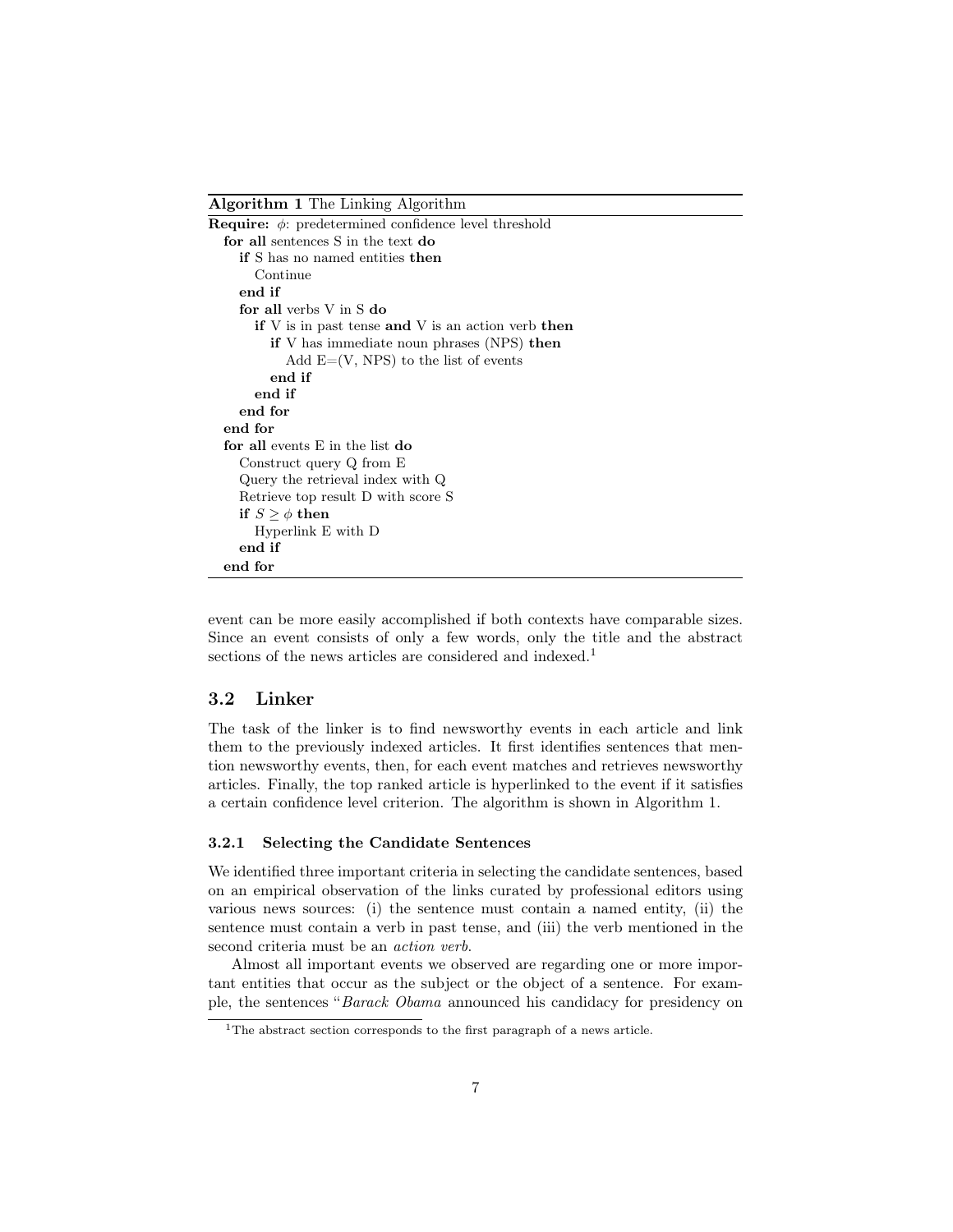Feb. 10", or "A few days ago *Google* announced their acquisition of Zagat, the popular publisher of restaurant review guides" contain named entities Barack Obama, Google and Zagat as part of the events that refer to news in the past. This criterion could be restrictive by ignoring otherwise good candidates such as "The company issued a press letter yesterday regarding the new privacy policies", where e.g. "The company" is a co-reference, as it refers to a named entity such as "Google"). Here, we do not employ a co-reference resolution approach due to its complexity and the additional noise it might introduce to the system.

The second criterion is trivial. Since our goal is to hyperlink the events in the current article to previously published content, we ensure that the candidate sentence contains a verb in past tense. Our last criterion stems from the need to eliminate verbs that usually do not specify any event, thus cannot be linked to any previously published content. Examples include be, become, seem, grow, etc. We are looking for verbs that describe an action, which are referred to as action verbs. Therefore, we ensure that all identified past tense verbs are action verbs, otherwise the sentence is eliminated.

To filter the sentences based on these criteria, the sentences are processed using the *Natural Language Processing Toolkit* (NLTK) [4], a freely available application for research purposes.<sup>2</sup>

### 3.2.2 Constructing the Query

Once the candidate sentences are identified we extract the events from each candidate sentence. An event is contained in a sentence and is determined by a predicate of that sentence. Similar to first order logic, we use the term predicate to describe a function over arguments. The function is formed by the verb and its arguments are the noun phrases that are immediately before and after the verb.<sup>3</sup> Thus, it is possible for one sentence to contain more than one event. For instance, the predicate formed from the sentence "Barack Obama announced his candidacy for presidency on Feb. 10." would be "announced(Barack Obama, his candidacy for presidency)" as the verb announce forms the function, and the immediate noun phrases "Barack Obama", and "his candidacy for presidency" form the arguments of the predicate. Hence, the event extracted in this example would be "Barack Obama announced his candidacy for presidency".

The general pattern being identified are subject-verb-object relationships. This has certain disadvantages, as it assumes that the verbs are normal transitive verbs that take a single direct object. This is not always the case. A verb can be intransitive, i.e. it takes no objects, or it could be transitive but take both a direct and an indirect object, as in the case of complex transitive verbs and ditransitive verbs *(datives)*. Nevertheless, this leads to an approach that is easily scalable to other languages.

We use NLTK's built-in noun phrase chunker to automatically identify the

 $^{2}$ www.nltk.org – NLTK provides utilities to extract named entities, part of speech tags, etc.

<sup>&</sup>lt;sup>3</sup>We control the notion of *immediate* via a window parameter defined in terms of number of characters between the verb and the noun phrases.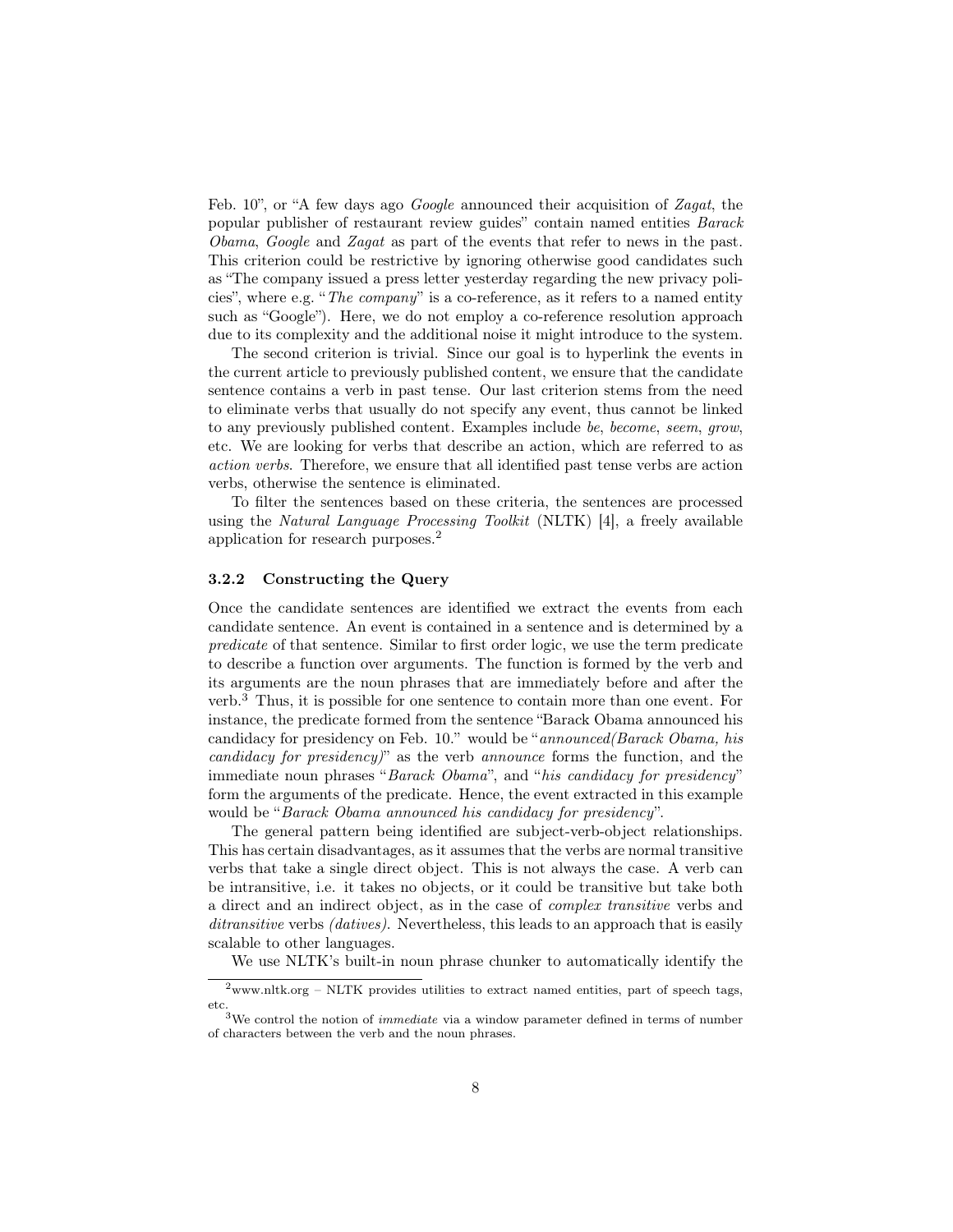noun phrases in the sentence, and the verb is identified through the part of speech tags as mentioned previously. Once the event is identified we use NLTK again to remove the stop words and stem each word in the event, including the verb. The resulting phrase forms our query. Our query for the example above would be "Barack Obama announce candidacy presidency".

#### 3.2.3 Ranking the Results

Once the query is formed the matching articles in the index are retrieved and ranked. The inverted index, described in Section 3.1, keeps track of each word and the document it appears in together with its frequency. We form vectors of term frequencies,  $\vec{q}$  and  $\vec{d}_i$ , for each query q and document  $d_i$  in the corpus, respectively. The dot product of the query vector with a document vector gives us the importance score of that document for the query. We normalize the dot product with the length of the document. Thus, the score of document  $d_i$  for the query q is  $\vec{q} \cdot \vec{d}_i / |\vec{d}_i|$ . The documents are ranked according to this score.

When constructing the vectors for the documents, we give more weight to the frequency of a word appearing in the title of the document. The reason is the more query terms we find in the title, the more confident we are of that document describing the event. For example, consider the event "A magnitude-8.8 earthquake hit Chile", and two matching documents with titles "8.8-Magnitude Quake Hits Chile", and "Millions are Displaced After the Chile Quake". Even though both documents are related to the event, the former matching document is devoted to the event, whereas the latter has only tangential relevance. We set the weight of matching terms in the title to 3, by tuning this parameter on a separate validation set.

Finally, if the score of the top result retrieved from the index is above a predefined threshold, the event is linked to the article in the index. This threshold parameter can be set depending on the application. For example, in a setting where precision is more important than recall one can set the threshold to a high value to make the system very precise while trading-off recall and vice-versa. The thresholds experimented with in this paper are listed in Section 4.4.1.

This ends the description to LEPA, a system that automatically embed newsworthy links to articles. Our system combines existing domain-independent methods and tools from the text processing and understanding area, does not require any training data or human intervention, making it an attractive and generalizable solution to many domains. The next step is to evaluate the generated links.

# 4 Experiments & Results

In this section we present a series of experiments assessing the benefits of LEPA. We aim to (i) understand better the curation of links for news content from the perspective of professional editors and users, (ii) measure the performance of the proposed system using standard metrics, (iii) compare the quality of system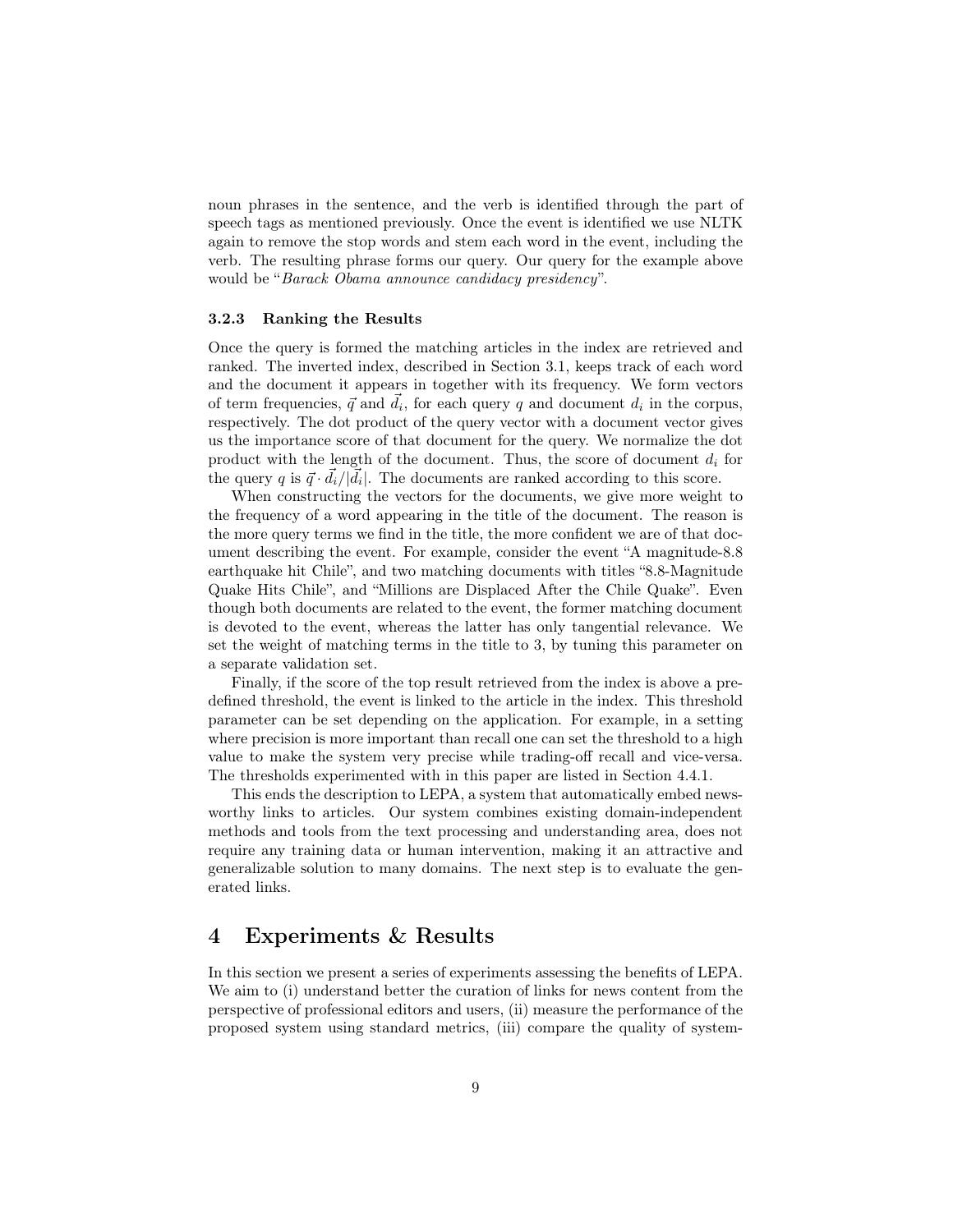embedded against manually-curated links, and (iv) evaluate the overall news reading experience.

# 4.1 Dataset

We used a collection of 200 news articles taken from the top-50 most viewed articles of Yahoo! News, on four different dates. To mitigate any unwanted effects stemming from factors such as document length or topicality we kept our selection random, covering a diversity of topics and a range of document lengths (articles varied between 150 to 2000 words). The news articles were separately annotated by LEPA and a team of professional editors from the same online news provider. The articles were available in simple html format (including content of the article with embedded links) and in rich html format (including the original crawled content with embedded links). We repeated this process for our system using four different precision settings as discussed in Section 4.4.1.

The editors, who had no prior knowledge that their work would be evaluated against the proposed system, were asked to read the articles and identify events and entities that were good candidate links. The guidelines indicated this as a routine editing task and instructed them to link articles that were perceived as related and newsworthy and that would provide interesting insights with respect to the main article. The only limitation was that the linked articles had to reside within that news provider's site. The editors were allowed to embed as many links as they thought appropriate.

Out of the 200 articles we retained 75 after filtering out the articles for which the system did not detect any events. Our system identified a total of 192 links, while the editors identified 211 links. We excluded 28 links that were embedded in common by LEPA and the editors, as our focus was to compare the quality of system-embedded against the manually-curated links. As common links we treated those cases of anchored text that appeared in the same article, same paragraph/sentence, and shared at least one common word. This resulted in 164 system-embedded and 183 manually-curated links. From the latter we retained a random selection of 164, to have an equal contribution of both types of  $link<sup>4</sup>$ . Since the common cases consisted only a small fraction (7%) of the collection, we regard this as an indication that the system-links were complimentary to those of the professional editors. It is therefore important to evaluate the systemgenerated links, not only in terms of their quality as assessed by (see Section 4.3) or compared with those generated by (see Section 4.4) professional editors, but also, and in particular, with respect to their overall effect on the news reading experience (see Section 4.5).

### 4.2 Mechanical Turk

For our online experiment we used the Amazon Mechanical Turk crowd-sourcing service. According to [22], MTurk combines several benefits for running online

<sup>&</sup>lt;sup>4</sup>In this case the best practice would be to apply sampling and present the average results. However, a cross-validation was not feasible in our case due to the limited resources.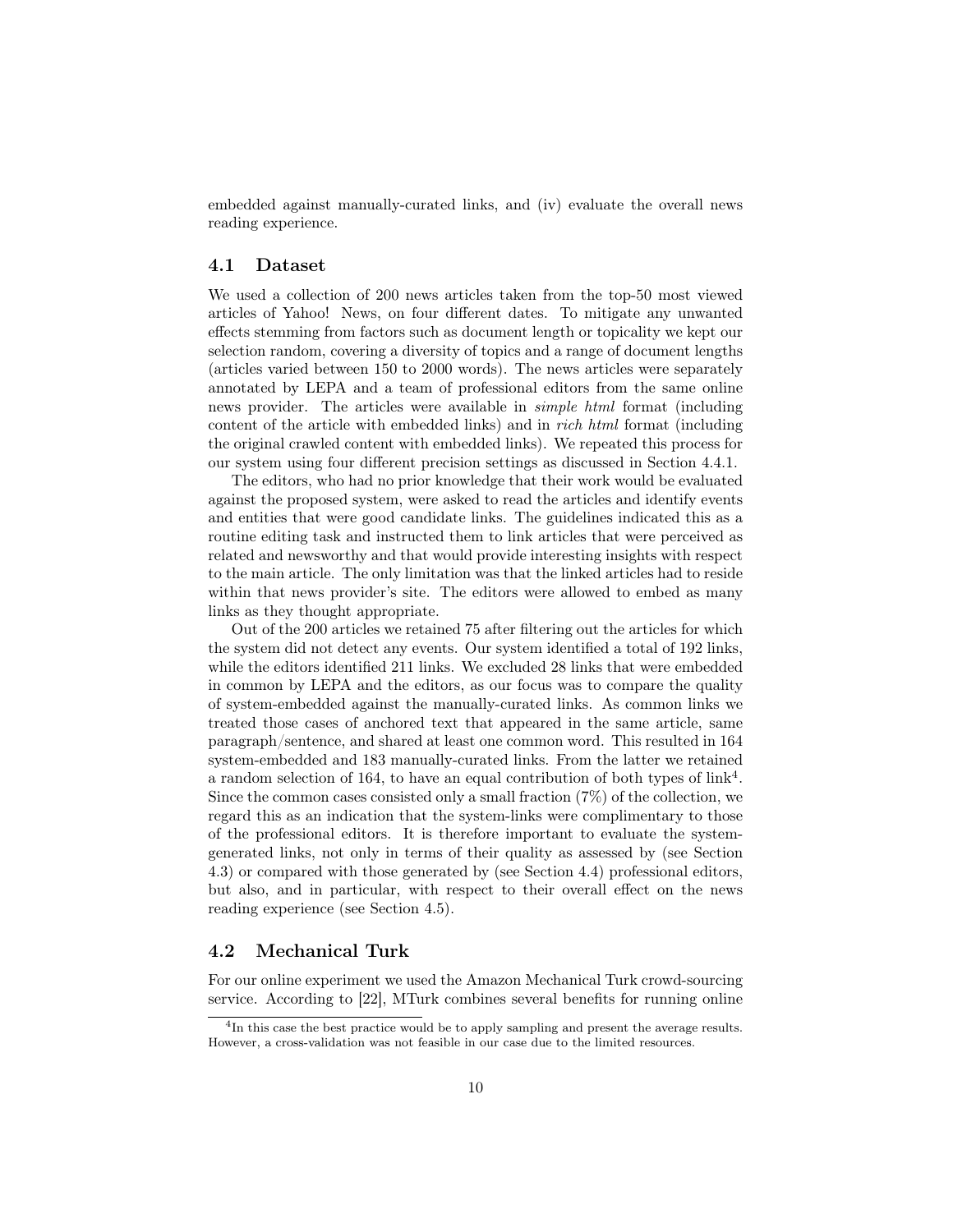

Figure 2: Example of news article with an automatically augmented link to a related article.

experiments. Firstly, it offers access to a large pool of candidate participants with a fairly stable availability over time. Another advantage is the diversity of workers' background, in terms of age, ethnicity, and socio-economic status. Finally, the low cost at which studies can be conducted makes it an attractive solution compared to the more costly laboratory experiments. MTurk served as the means to conduct a large-scale, labor-intensive study under strict time constraints, although we had to account for several limitations that are common to online experimentation, such as threats to ecological validity, lack of control over the experimental setting, distractions in the physical environment, anonymity of participants, etc. While considering these, we took preventive measures to discount low-quality responses and undesirable participants using validation tests and strict selection criteria.

# 4.3 Pilot Study

A preliminary evaluation of the system-embedded links was performed to understand better the curation of links from the perspective of professional news editors. For this assessment we created 164 tasks, one for every combination of article-link. The links were generated using the system with precision threshold "0.0" (see Section 4.4.1). For each task the editors (employees from Yahoo! News not involved in the annotation task discussed in Section 4.1) were given a news article in simple html format that contained one embedded link as shown in Figure 2. We intentionally opted for this particular layout to reduce any unwanted effects and cognitive biases due to the visual saliency of non-relevant elements (images, ads, text) of the original crawled pages. The content of each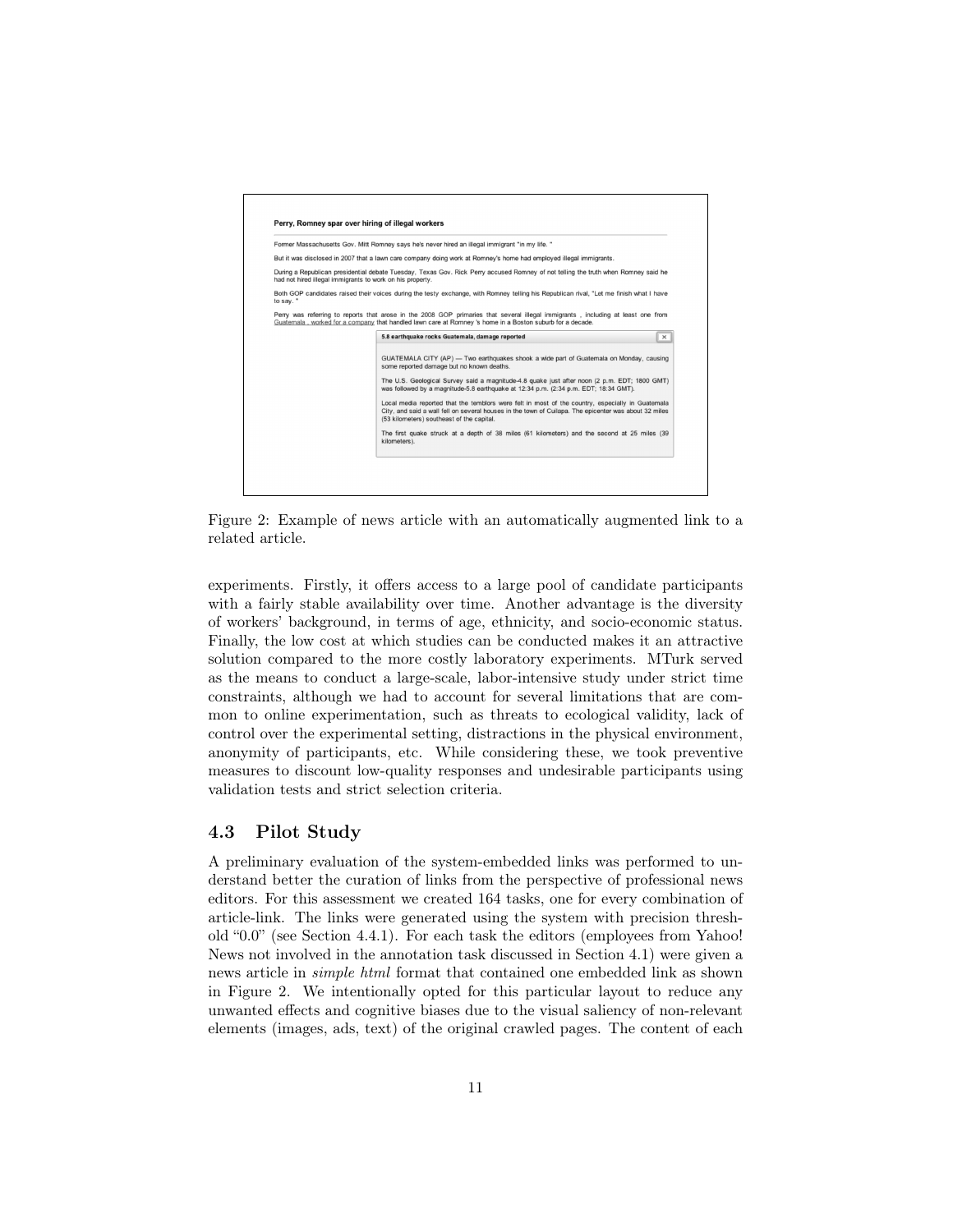link was presented in a pop-up box, allowing for a quick and easy evaluation.

The editors rated the links using a 4-point Likert scale commonly employed in their evaluations: (i) bad, (ii) fair, (iii) good, and (iv) excellent. Only the first option indicates that the link was detected incorrectly. Options 2 to 4 suggest an average-to-excellent link quality. The results of this assessment reveal that, within the collection  $(N=164)$  of system-embedded links, 35.15% of them were regarded as bad, 34.93% as fair, 20.83% as good, and 9.09% as excellent. Taking into account that this evaluation was carried out by professional editors with high standards in news editing, we decided to regard the fair links as acceptable. With 64.85% of the links being 'good enough', this first study provides initial evidence of LEPA's potential to support the link curation process, making the task less time-consuming and laborious for the editors.

# 4.4 Assessing the Links

We examined more closely the performance of our automated approach using standard metrics, quantitative and qualitative judgments from human evaluators, and compared the system-embedded links against manually-curated ones.

### 4.4.1 Design

This study used a between-groups design ("Group A", "Group B") with three independent variables: type of link (two levels: "system-embedded", "manuallycurated"), precision configuration (four levels: "0.0", "0.1", "0.2", "0.3") and date of publication (four levels: "19/10/2011", "20/10/2011", "16/11/2011", "17/11/2011"). The type of link was controlled by introducing either system-embedded (Group A) or manually-curated (Group B) links. The precision configuration was controlled by adjusting accordingly a threshold value in LEPA (see Section 3.2.3). The results were filtered based on this confidence level criterion and those that did not make the cut-off were dropped. This allowed some control over the system's levels of precision  $\&$  recall, producing results that varied between high precision-low recall and low precision-high recall. The date of publication was controlled by constructing our experimental dataset with news articles crawled on four different dates, thus reducing the dependency of our findings on the temporal factor.

Each participant took part in one condition (one article-link combination) and assessed four different aspects of the task: (i) the main article, (ii) the associated article, and (iii) the link. We also measured the system's performance. Participants assigned to *Group A* evaluated the system-embedded links, while participants from Group B evaluated the manually-curated ones. With respect to the first category, the dependent variables were: (i) interest, (ii) newsworthiness, and (iii) similarity to other news read online. In terms of the second category, the dependent variables were: (i) type of relation with the main article (five levels: "related to the main topic of the article", "related to a subtopic of the article", "tangentially related", "unrelated", "other"), (ii) newsworthiness, and (iii) interesting insights with respect to the main article. Regarding the third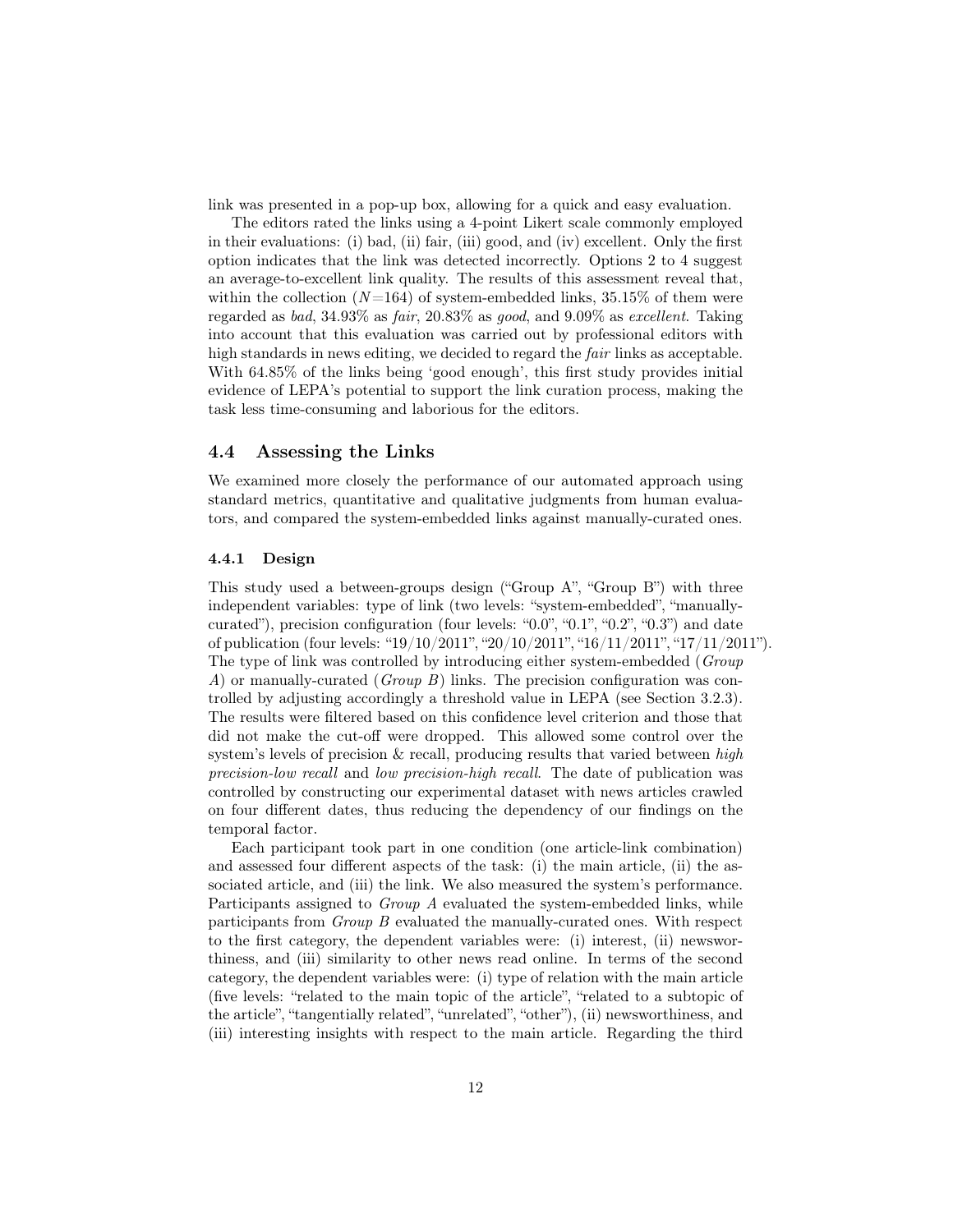category, the dependent variables were: (i) suitability of the anchored text<sup>5</sup>, and (ii) relatedness with the associated article. Lastly, the system performance was measured using the standard metrics of precision, recall, and f-measure.

### 4.4.2 Tasks

We prepared 328 tasks, each a unique combination of article-link, using the 75 news articles and corresponding 164 + 164 links discussed in Section 4.1. Each participant was assigned a single, randomly selected article (Figure 2). While reading the article the participants were instructed to click on the link that appeared in the text and go through the associated article that it pointed to. To mitigate any unwanted effects stemming from the visual saliency of non-relevant elements of the original content, the articles were presented in the simple html format. To reduce the subjectivity of individual responses, each task was performed by two different participants. Upon completing the task, the participants were redirected to an online questionnaire.

#### 4.4.3 Questionnaire

A post-task questionnaire was used to elicit information on several aspects of the task such as the main and associated articles, the quality of the embedded links, and the participants' reading experience. A demographics section gathered background information and inquired about previous experience with online news reading. All questions were forced-choice type using a 5-point Likert scale. Questions asking for user rating on a unipolar dimension have the positive concept corresponding to the value of five and the negative concept corresponding to the value of one. We, furthermore, introduced follow-up questions, conditional upon each response, to elicit the reasons behind the participants' choices.

# 4.4.4 Procedure

We designed the task and the questionnaire in such way that completing them accurately and in good faith required approximately the same amount of effort as random or malicious completion. To discourage cross-site scripting attacks and ensure that the tasks were performed by human participants we applied input validation twice for each task. Input validation is a method that can significantly increase the quality of the obtained data when they include questions that have verifiable answers [19]. For the first validation we used  $Captcha^6$ in the introductory page of the tasks. For the second validation we employed keyword tagging with respect to the theme of the main and associated articles. Keyword tagging is a form of verifiable question that can raise the cost of generating invalid, malicious responses and increase time-on-task. In addition, we recorded the times required to complete each step of the task. This allowed us to

 $5$ As anchored text we refer to the underlined text (sentence, phrase, etc.) that appeared in each hyperlink.

 $6$ www.captcha.net/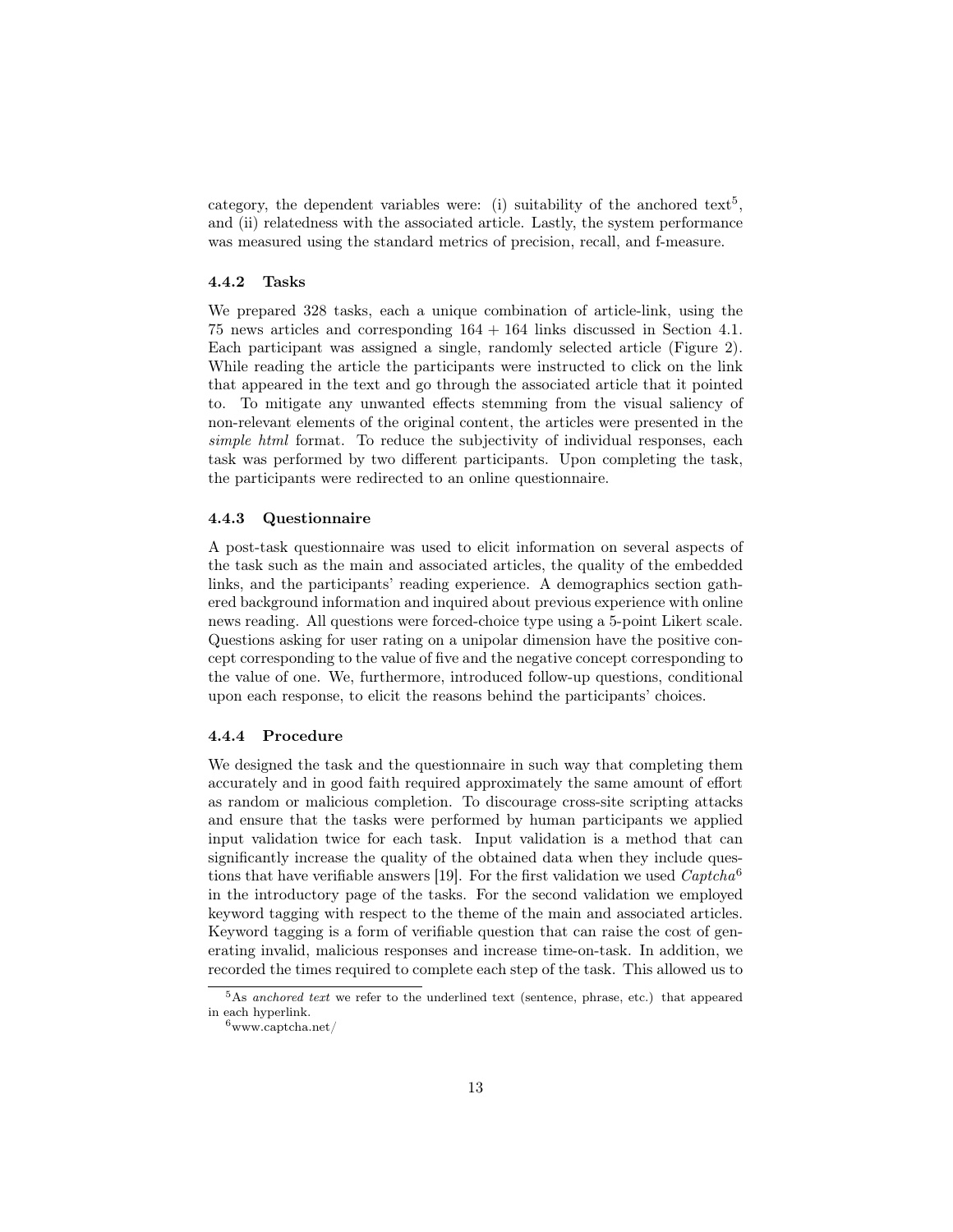distinguish automated responders from human participants. A final check was to accept as participants only workers who had gained a high reputation from other requestors, by having at least 90% of their responses to previous tasks accepted, as well as a number of completed  $\text{HIT's}^7$  greater than, or equal to, 50. The participants were asked to complete the task, including the questionnaire, in a single sitting. They were also informed of their option to opt out from the task at any point without being compensated. The payment for participation was \$0.66.

### 4.4.5 Participants

Six hundred and sixty-four participants were recruited through MTurk, from which we reached the expected number  $(328 \times 2)$  of approved assignments from 656 different participants, who spent an average of 17.68 minutes on each task and provided a total of 195 hours of labor. The participants were randomly distributed into two even groups (*Group A & Group B*), and were of mixed ethnicity and educational background. Group A consisted of 54.87% male and 45.12% female participants mainly below the age 41 (83.53%), with the largest group between the ages of 24 to 29 (27.5%). They were all proficient with the English language and the majority (87.49%) indicated reading the news online between a few times per week to several times a day. Group B consisted of 61.3% male and 38.69% female participants mainly below the age 53, with the largest group between the ages of 24 to 29 (31.84%). They were all proficient with the English language and the majority (85.41%) indicated reading the news online between a few times per week to several times a day. The Mann-Whitney test did not indicate any statistically significant difference between the two groups in terms of age, gender, educational level, proficiency with english, or frequency of reading the news.

#### 4.4.6 Results

We evaluated the performance of LEPA against professional editors on the selected 75 news articles, with a total of 328 links. The performance was measured using macro-average precision, recall and f-measure, and as ground-truth for relevance we used the participants' assessments. Per article, precision was computed as the number of correctly embedded relevant links (links that received in terms of relatedness a score equal to, or greater than, 3 on a 5-point Likert scale) over the number of all possible embedded links for that article (the links that were embedded by the system with the lowest threshold of "0.0"). Similarly, recall was computed as the number of correctly embedded relevant links in each article, over the number of all possible relevant links for that article. The macro-average f-score was computed as the harmonic mean of these two figures.

The Mann-Whitney test, the Chi-Squared 'Goodness of Fit', and the Chi-Squared Test of Association were used to establish the statistical significance  $(p)$ 

<sup>7</sup>Human Intelligence Tasks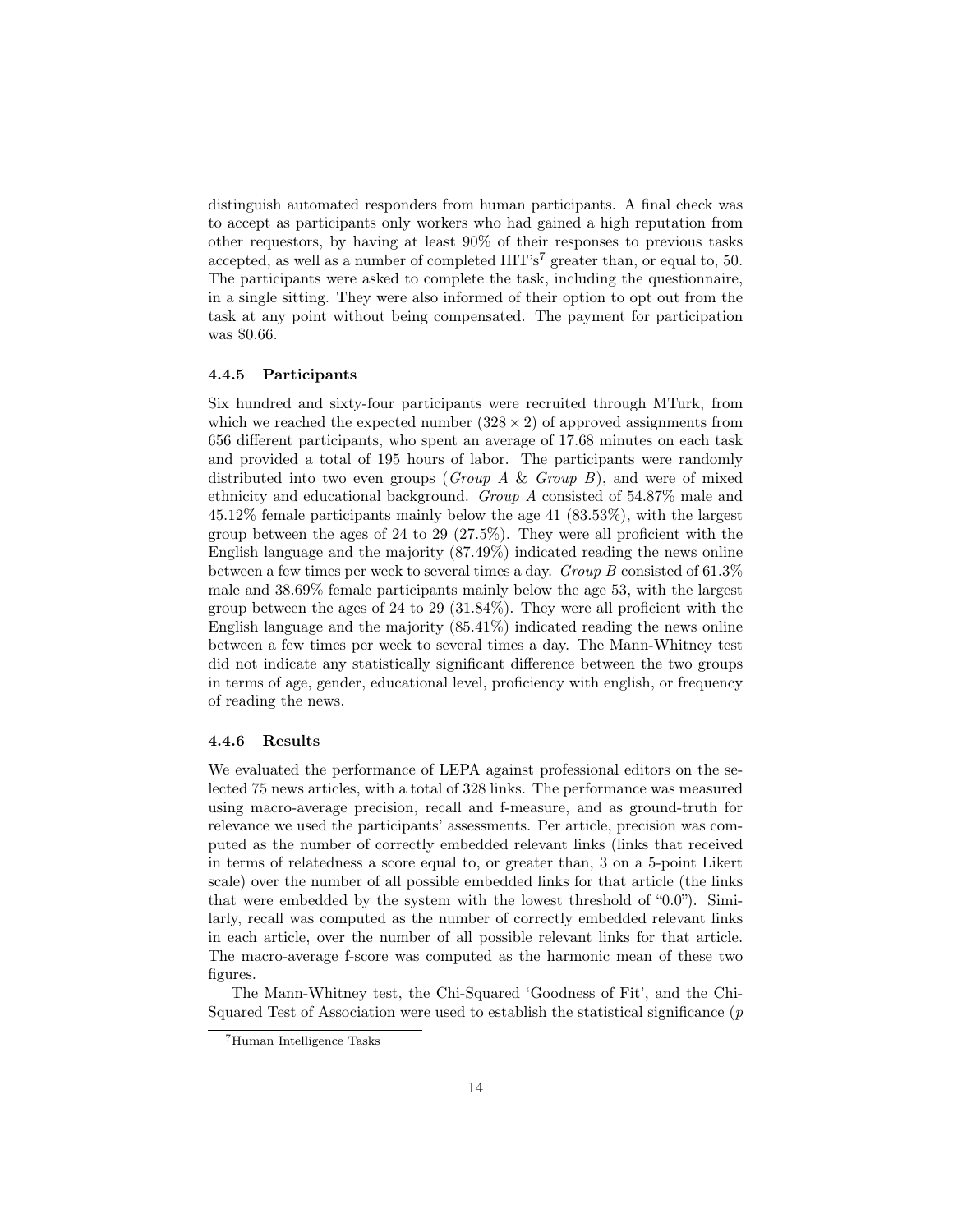< .05) of the differences observed in the experimental results as well as isolate the significant pair(s) through pair-wise comparisons. To take an appropriate control of Type I errors we applied a Bonferroni correction, and so all effects are reported at a .005 level of significance.

#### 4.4.6.1 Quantitative findings on news articles and embedded links

To evaluate the main article we asked our participants to provide scores for the following questions: (i) "Did you find the article informative?", (ii) "How interesting did you find the article you read?", and (iii) "Was the article you read similar to other news you usually read?". In this evaluation the results are presented across all groups, since we were interested in examining the overall effect of our experimental manipulation on our sample, instead of narrowing it down to specific subgroups. For the first question, the participants reported the main article as somewhat-to-very informative  $(M=3.5914, SD=0.6164)$ . Regarding the second question the participants felt that the main article was somewhatto-very interesting  $(M=3.3978, SD=0.6825)$ , while in the third question they rated it as somewhat similar to other news that they usually read  $(M=2.8841,$  $SD=0.7832$ . These findings indicate that the news articles we employed was a fair approximation of what users read online. Moreover, the scores assigned to interest and *informativeness* suggest that these variables did not suffer from any adverse effects introduced by the manipulation of the independent variables.

Table 1 presents the frequency scores for all five types of links, in relation to the question: "Please indicate if the associated article is related to the overall theme of the main article, related to a subtopic within the main article, tangentially related or unrelated". Since each link was evaluated by two different participants, we present the scores per group ("System Links", "Editor Links") and per participant ("Participant A", "Participant B"). Columns three and six present the sum of counts for both participants. The Chi-Squared 'Goodness of Fit' test was applied and revealed a statistically significant variation in the observed distribution across all types: (1)  $\chi^2(4, N=164) = 99.354, p < .0001, (2)$  $\chi^2(4, N=164) = 69.293, p < .0001, (3)$   $\chi^2(4, N=164) = 165.634, p < .0001, (4)$  $\chi^2(4, N=164) = 158.134, p < .0001$ . We, therefore, reject the null hypothesis that the counts are uniformly distributed across the categories.

We also applied the Chi-Squared Test of Association to examine if there is an association between the participant's group and the type of link. Participants from Group B were significantly more likely to find the associated articles related to the main theme  $(52.7\%)$  or a subtopic  $(32.6\%)$  of the main article, compared to participants from Group A (main theme: 45,4%, subtopic: 22.3%). However, the participants from Group A were more likely to perceive the articles as tangentially related (14.0%), compared to participants from Group B (10.4%). The system's performance was found to be comparable to that of the editors', with only 15.85% of the embedded links having been reported as unrelated. This is a very encouraging finding, suggesting that our system is scalable and efficient in curating the embedded links.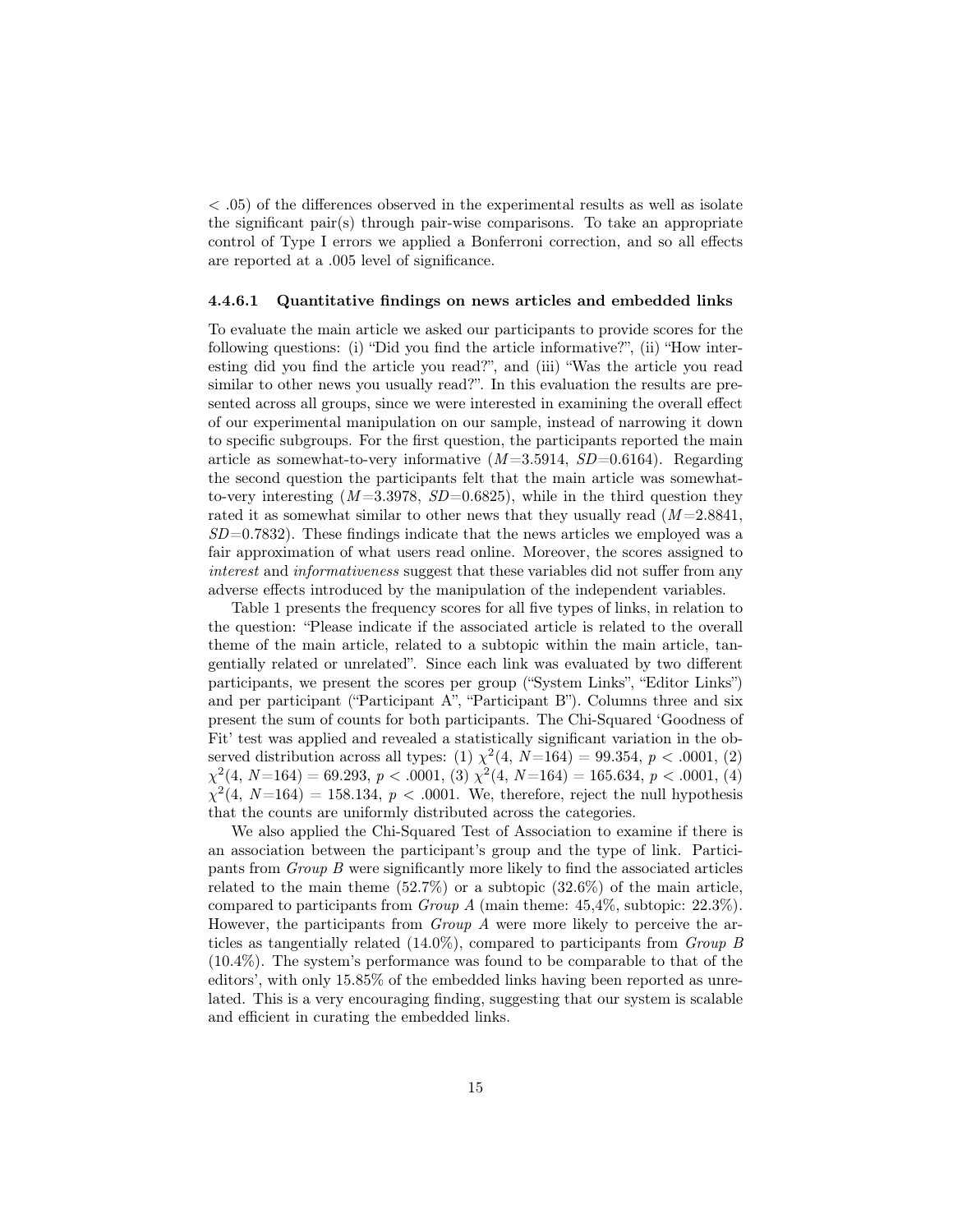Table 1: Observed frequencies across the five categories of associated articles.

|                       | <b>System Links</b> |    |                      |       | <b>Editor Links</b> |                      |  |  |
|-----------------------|---------------------|----|----------------------|-------|---------------------|----------------------|--|--|
|                       |                     |    | (Group A)            |       | (Group B)           |                      |  |  |
|                       | $P_A$               |    | $P_B$ $P_A \cup P_B$ | $P_A$ |                     | $P_B$ $P_A \cup P_B$ |  |  |
| Related to main theme | 80                  | 69 | 149                  | 89    | 84                  | 173                  |  |  |
| Related to subtopic   | 34                  | 39 | 73                   | 51    | 56                  | 107                  |  |  |
| Tangentially related  | 21                  | 25 | 46                   | 15    | 19                  | 34                   |  |  |
| Unrelated             | 25                  | 27 | 52                   | 8     | 2                   | 10                   |  |  |
| Other                 | 4                   |    | 8                    |       | 3                   | $\overline{4}$       |  |  |

Table 2: Descriptive statistics for editors and across all system configurations.

|                         | Location |      | Relatedness |      | Newsworthiness |           | Inter. Insight |             |
|-------------------------|----------|------|-------------|------|----------------|-----------|----------------|-------------|
|                         | М        | SD   | М           | SD   | М              | <b>SD</b> | М              | $_{\rm SD}$ |
| S <sub>v</sub> stem@0.0 | 2.99     | 0.87 | 3.04        | 0.99 | 3.31           | 0.77      | 2.74           | 1.01        |
| System@0.1              | 2.97     | 0.89 | 3.05        | 1.00 | 3.31           | 0.80      | 2.76           | 1.05        |
| $S$ ystem $@0.2$        | 3.10     | 0.90 | 3.20        | 0.99 | 3.35           | 0.80      | 2.86           | 1.09        |
| System@0.3              | 3.18     | 0.93 | 3.45        | 0.96 | 3.47           | 0.79      | 2.92           | 1.11        |
| Editors                 | 3.57     | 0.70 | 3.80        | 0.72 | 3.52           | 0.70      | 3.18           | 0.79        |

Bold: Highest performance observed across different system configurations.

Table 2 shows the means and standard deviations for participants' assessments of the system-embedded and manually-curated links. LEPA's performance is presented across all four precision settings in rows one to four. Four aspects of the links are examined here, namely: (i) if the anchored text was a good location for the link in the article, (ii) if the anchored text was related to the associated article (the one that the link points to), (iii) if the associated article was newsworthy, and (iv) if the associated article provided interesting insight with respect to the main article. As Table 2 indicates, both types of links received average-to-good scores with variations being more evident in terms of location and relatedness. The editors performed better compared to the versions of the system with lower precision, although the performance of the systems with higher precision was clearly comparable. The Mann-Whitney independent groups test also supports this finding for the differences observed between System@0.0 and the editors. A direct comparison between the remaining systems (System@0.1, System@0.2, System@0.3) and the editors was not possible, since the former incorporated only a subset of the links embedded by System@0.0; thus containing an uneven number of links, compared to the number of links that the editors embedded.

The Mann-Whitney test revealed that the manually-curated links received statistically significant higher scores than the system links, in terms of location  $(U=8213.5, p=.000, r=.0.35),$  relatedness  $(U=7449, p=.000, r=.0.39),$  newsworthiness ( $U = 11498.5$ ,  $p=0.02$ ,  $r=-0.12$ ), and interesting insights ( $U = 9998$ ,  $p=.000, r=.022$ . However, in all cases the observed differences represent a small effect that accounts for less than  $10\%$  of the total variance in our sample.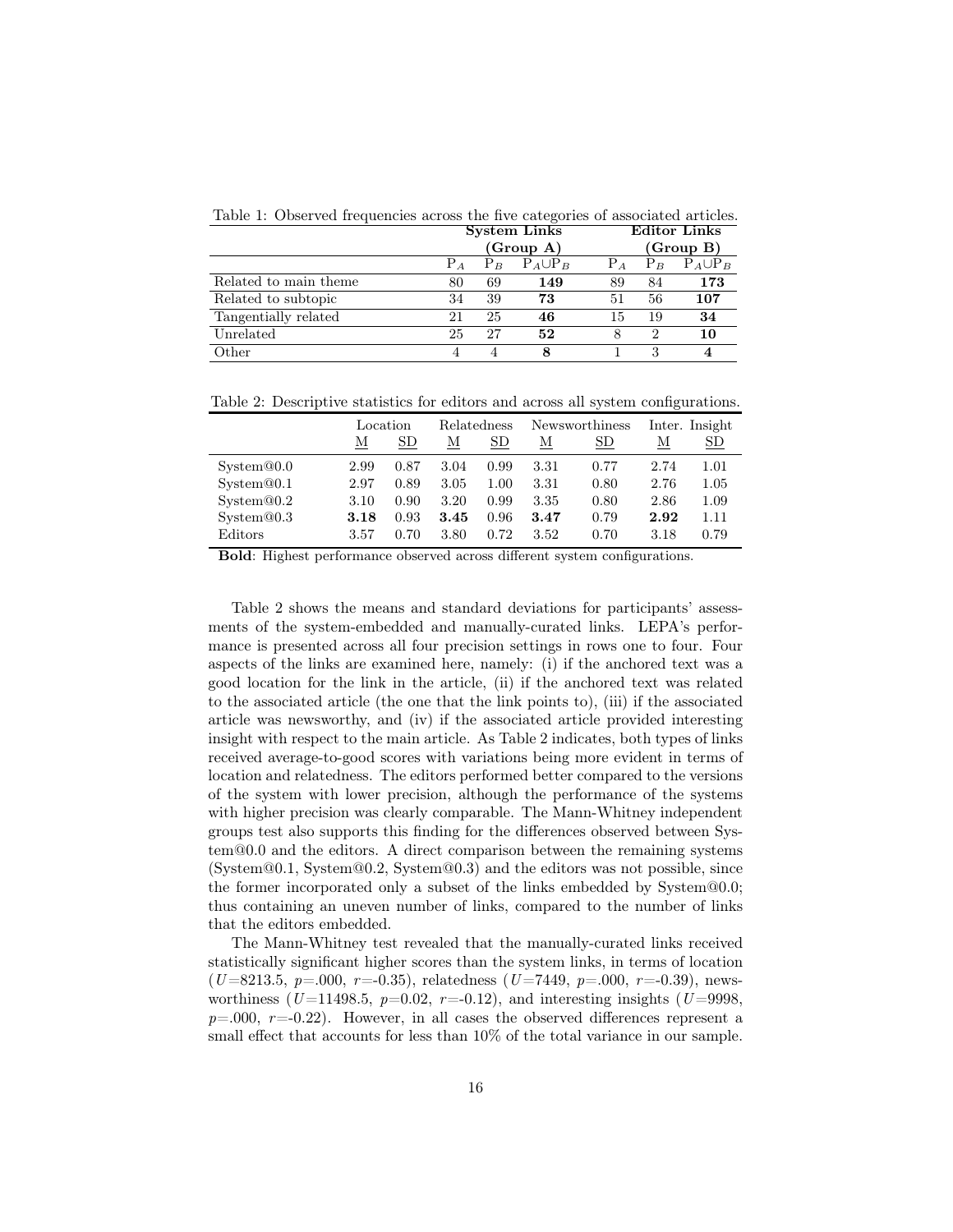|                 | Location | Relatedness | Newsworthiness | Inter. Insights |
|-----------------|----------|-------------|----------------|-----------------|
| System@0.0      |          |             |                |                 |
| Location        | 1.000    | $0.478***$  | $0.373***$     | $0.461***$      |
| Relatedness     |          | 1.000       | $0.461**$      | $0.570**$       |
| Newsworthiness  |          |             | 1.000          | $0.550**$       |
| Inter. Insights |          |             |                | 1.000           |
|                 |          |             |                |                 |
| System@0.1      |          |             |                |                 |
| Location        | 1.000    | $0.505***$  | $0.393**$      | $0.467**$       |
| Relatedness     |          | 1.000       | $0.472**$      | $0.574***$      |
| Newsworthiness  |          |             | 1.000          | $0.578**$       |
| Inter. Insights |          |             |                | 1.000           |
| System@0.2      |          |             |                |                 |
| Location        | 1.000    | $0.445***$  | $0.433***$     | $0.461**$       |
| Relatedness     |          | 1.000       | $0.518***$     | $0.585***$      |
| Newsworthiness  |          |             | 1.000          | $0.631**$       |
| Inter. Insights |          |             |                | 1.000           |
|                 |          |             |                |                 |
| System@0.3      |          |             |                |                 |
| Location        | 1.000    | $0.538**$   | $0.487**$      | $0.535***$      |
| Relatedness     |          | 1.000       | $0.603**$      | $0.610**$       |
| Newsworthiness  |          |             | 1.000          | $0.717***$      |
| Inter. Insights |          |             |                | 1.000           |
|                 |          |             |                |                 |
| Editors         |          |             |                |                 |
| Location        | 1.000    | $0.252**$   | $0.254***$     | $0.330**$       |
| Relatedness     |          | 1.000       | $0.321**$      | $0.372**$       |
| Newsworthiness  |          |             | 1.000          | $0.509**$       |
| Inter. Insights |          |             |                | 1.000           |

Table 3: Summary of inter-correlations across all system configurations.

∗∗. Correlation is significant at the .01 level (2-tailed).

In addition, the more we increased the precision threshold the more LEPA's performance approximated that of the editors.

The Spearman's rank correlation coefficient test was also applied to measure the association between the scores reported for location, relatedness, newsworthiness, and interesting insights, using multiple pair-wise comparisons (Table 3). In the majority of cases, Spearman's rho revealed a statistically significant positive relationship, indicating an interdependency between the above qualitative aspects of the embedded links. However, the effect size of these relationships was medium only for the cases of the system links, whereas for the editor links it revealed smaller effect sizes.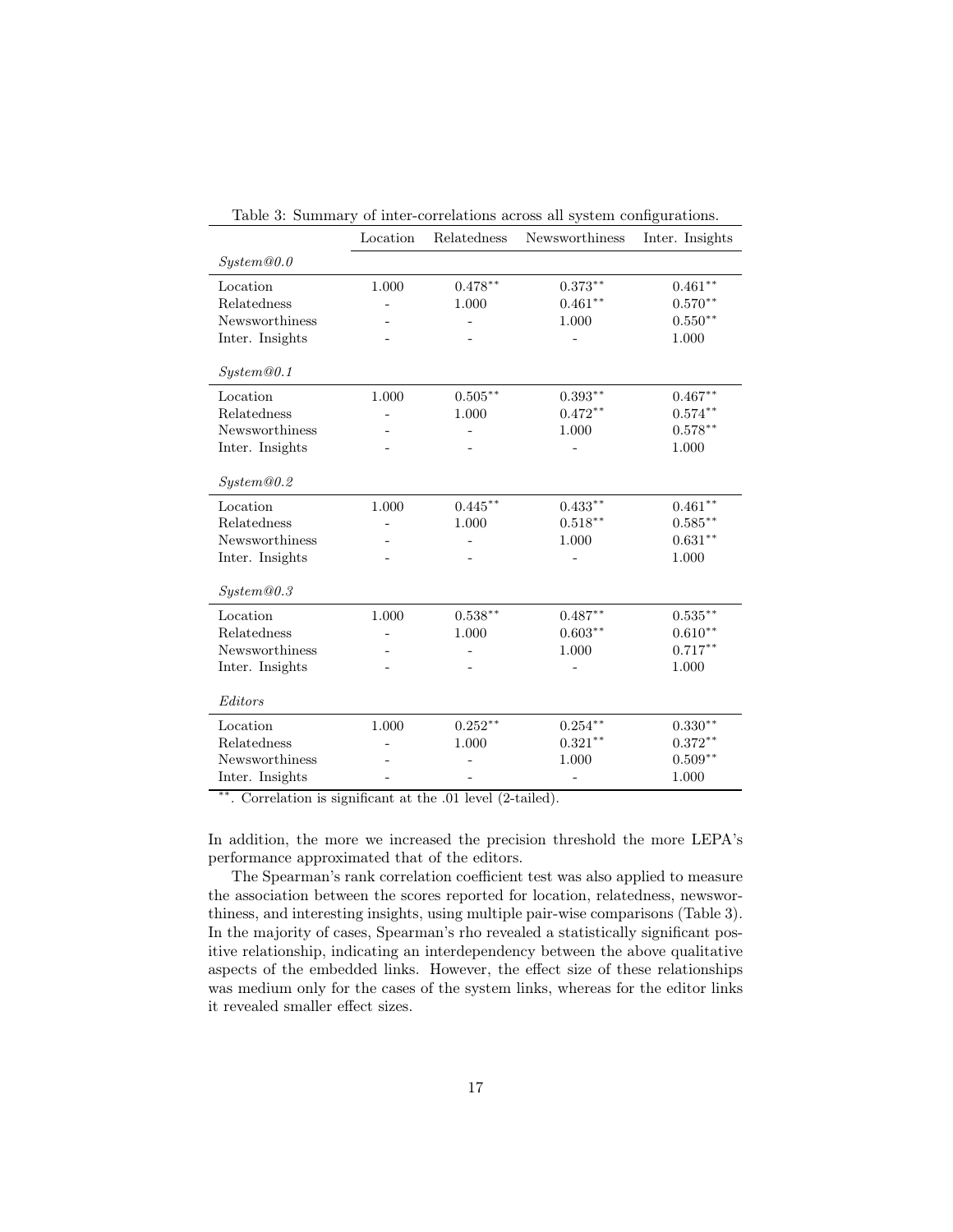|                  | Average   | Average | Average   |
|------------------|-----------|---------|-----------|
|                  | Precision | Recall  | F-measure |
| System@0.0       | 0.5468    |         | 0.306     |
| System@0.1       | 0.5562    | 0.9467  | 0.3041    |
| $S$ ystem $@0.2$ | 0.5892    | 0.4719  | 0.2612    |
| System@0.3       | 0.692     | 0.2303  | 0.2456    |

Table 4: Performance of system across all precision configurations.

Bold: Highest scores.

#### 4.4.6.2 System performance in terms of standard metrics

Looking at the performance of the system in terms of precision, recall, and fmeasure in Table 4, we notice that average precision escalates as the threshold value is increased, although this increase has an adverse effect on recall. Apparently there is a trade-off between introducing fewer but more related links and receiving a larger number of links of heterogenous relevance. In terms of performance column three shows the f-measure scores, which indicate System@0.0 as the optimum approach. In the next study we examine which of the two factors (precision, recall) is more strongly correlated with a positive reading experience.

#### 4.4.6.3 Qualitative analysis

We also performed an inductive, thematic coding of the open-ended questions, as part of our qualitative analysis. The coding involved the creation of a classification system based on emerging and meaningful themes. The data was then grouped under these themes, which allowed us to treat them as 'of the same type'. The analysis was done for the following questions: (i) "[MSTU] Please indicate if the associated article is related to the overall theme of the main article, related to a subtopic within the main article, tangentially related, or unrelated", (ii) "[GPL] Was the underlined text a good place for the link?", (iii) "[RTL] Was the underlined text related to the linked article?", and (iv) "[INIS] Please state in what ways (if any) the associated article provided interesting insight with respect to the main article?". After the classification system was concluded, the researcher allocated codes to each of the categories using multiple codes per response. Finally, the responses were blocked per precision level  $(40.0", 40.1", 40.2", 40.3")$  to reflect participants' evaluation for each system configuration. The qualitative results reported in this section are referred to by question and number. For example, GPL12 refers to participant's 12 response to question "[GPL] Was the underlined text a good place for the link?".

Thematic analysis of the responses to the "why" the associated article was perceived as related to the overall theme of the main article, to a subtopic within the main article, tangentially related, or unrelated, indicated that participants associated higher precision settings with more related links and less redundant or unrelated content. For instance, one participant from System@0.3 noted "It perfectly hits the same topic, it gives more information about it" (MSTU229)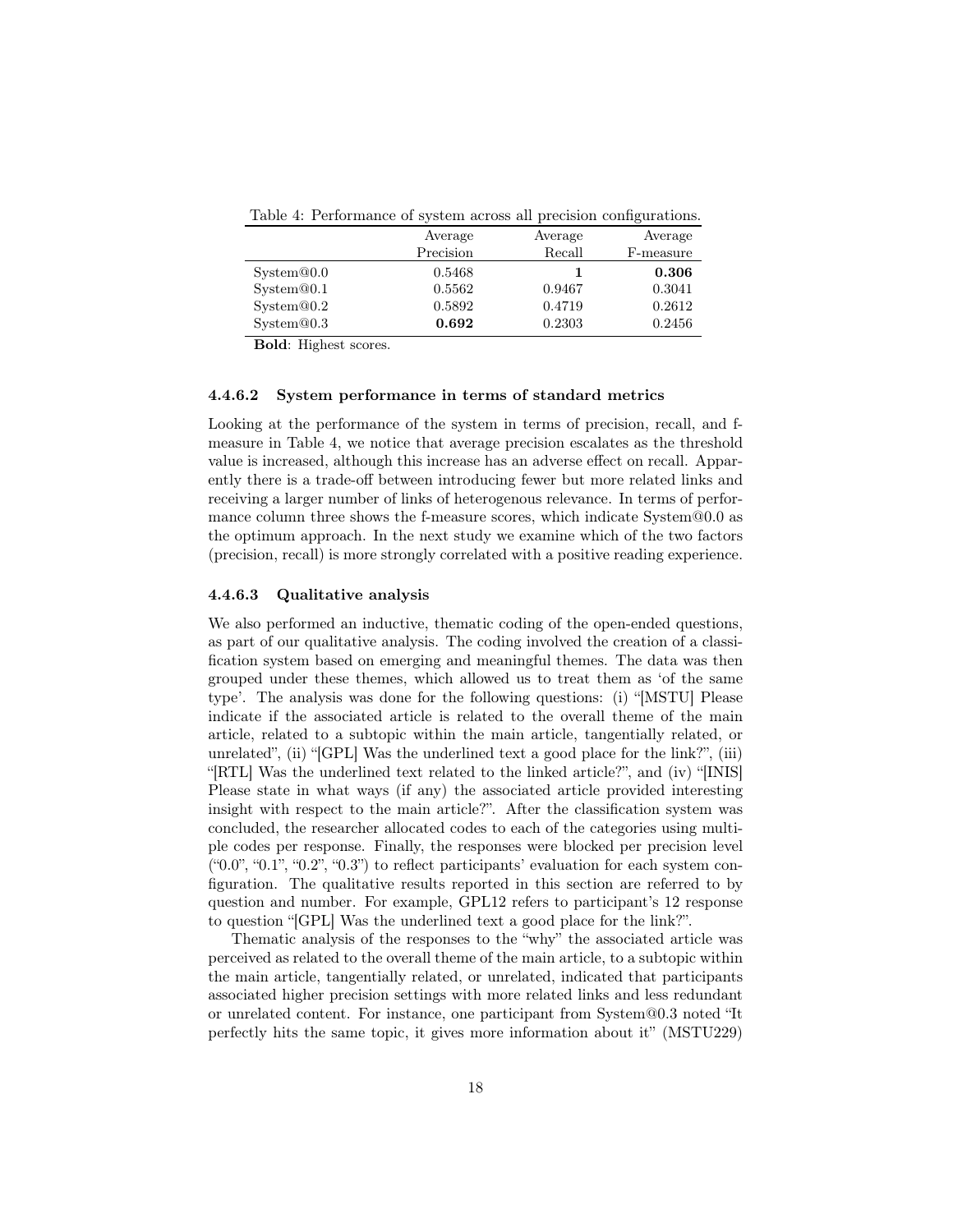while another participant who read a link delivered by System@0.0 reported "I guess they are connected because they both deal with safety, but one is in the context of natural disaster and one in the context of transportation. They both deal with Florida, also" (MSTU047). Precision settings between "0.0" and "0.2" embedded the most informative links, with precision setting at "0.3" showing some decline most likely due to the strict filtering criteria imposed and the loss of potentially newsworthy information.

An careful examination of responses to the "why" the underlined text was a good place for the link revealed a positive relationship between the precision configuration and the suitability of the location, which is in agreement with the quantitative results. A participant from System@0.3 wrote "I believe it was a good place for the link because the associated article was completely relevant to the underlined text about the health care plan" (GPL182). Participants who evaluated links by systems with high precision configurations also perceived the associated article as being well within the scope of the main article, although some redundant information was occasionally encountered. A participant from System@0.2 noted "It was okay enough, but I thought the link would lead me to a McQueary only article and not be the same material all over again" (GPL146). Similarly, responses to the "why" was the underlined text related to the linked article revealed that high precision settings resulted in topically relevant, informative links, which is also indicated by the findings in Table 2.

Finally, an empirical analysis of participants' responses to the "ways the associated article provided interesting insight with respect to the main article" indicated a positive relationship between interesting insight and informative content, that is news content that provided additional information, insights, and/or views, as well as support in further understanding the context addressed in the main article. Many of the comments reflected this association, which became more evident as the precision setting increased. For example, a participant from the System@0.3 group of links reported "It supported the subtopic, that was supporting the main topic being discussed. The news item aims to prove the common notion that people have as wrong. The associated article provides the figures relevant to the same" (INIS026), while another noted "The associated article confirms the news of killing of Gaddafi which was being speculated in the main article. So the associated article is surely providing more insight into the main article" (INIS067).

## 4.5 Assessing the Reading Experience

This experiment aimed at understanding the effects of embedded links from a user's perspective, focusing on the associated reading experience. We used a subset of the dataset (presented in Section 4.1) and 2 out of the 4 available system configurations. The motivation was to evaluate the performance of two opposite "extremes" of the system: System@0.0, which applied no precision threshold on the retrieved results, and System@0.2, with a fairly strict but not exaggerated precision threshold. Our choice was informed by the metrics of precision, recall and f-measure, as well as the number of links each system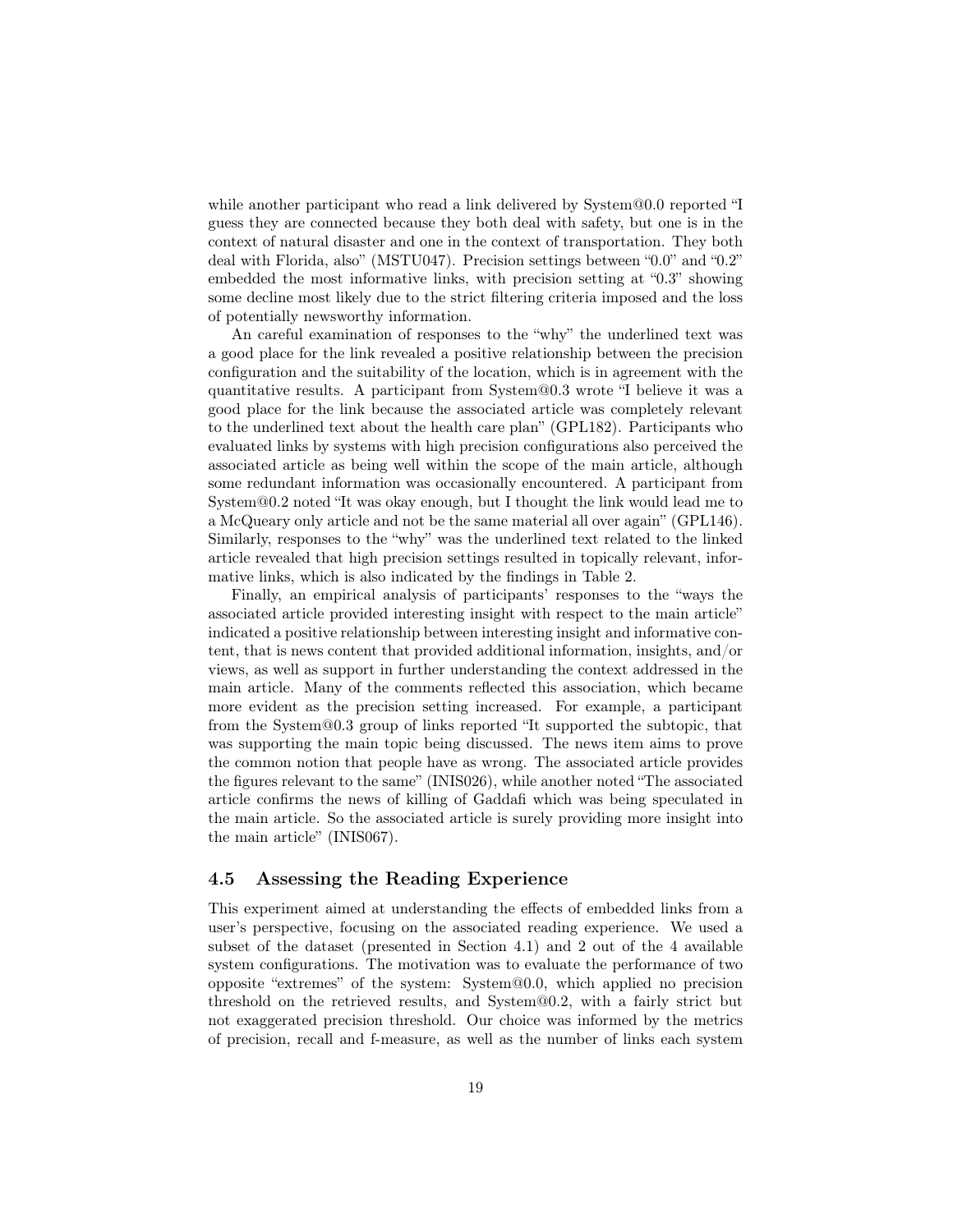Table 5: Titles of the news articles used in the reading tasks.

| $19/10/2011$ : Turkey launches incursion into Iraq.              |
|------------------------------------------------------------------|
| $20/10/2011$ : Gadhafi's son Seif al-Islam captured and wounded. |
| $16/11/2011$ : Zooming in on the Olympus scandal.                |
| $17/11/2011$ : Police: Penn State asst. didn't tell us of abuse. |

embedded.

#### 4.5.1 Design

We used a between-groups design ("Group A", "Group B", "Group C"), with three independent variables: type of link (two levels: "system-embedded", "manuallycurated"), publication date (four levels: " $19/10/2011$ ", " $20/10/2011$ ", " $16/11/2011$ ", " $17/11/2011$ "), and precision configuration (two levels: " $0.0$ ", " $0.2$ "). The levels of the independent variables were manipulated in the same manner described in Section 4.4.1.

Each participant took part in one condition (one article-link combination) and assessed four different aspects of the task: (i) the main article, (ii) the associated articles, (iii) the links, and (iv) the reading experience. The participants of Group A and Group B evaluated the system-embedded links with precision configurations "0.0" and "0.2" respectively, while the participants of Group C evaluated the manually-curated links. The dependent variables related to the main article were: (i) informativeness, (ii) newsworthiness, and (iii) similarity to other news read online. The dependent variables examined in terms of the associated articles were: (i) relatedness to the main article, (ii) newsworthiness, (iii) interesting insight with respect to the main article, and (iv) topical coverage. Regarding the embedded links, the variables examined involved the adequacy of links and the number of links clicked in a real-life scenario. Finally, the reading experience was evaluated based on a comparison to the average online news reading experience.

#### 4.5.2 Tasks

We selected four articles, each from a different date, while considering the number of embedded links it contained and its mean precision score. For each of these articles there was one version prepared by the editors and two by the system, using the precision thresholds "0.0" and "0.2". The number of embedded links varied between 2 to 11 per precision configuration and per date of collection. In all cases the links that appeared in the System@0.2 condition were a subset of the links embedded by the System@0.0. Table 5 shows the dates and the titles of the articles that were used.

Each article was read by 10 different participants. The participants were instructed to read the news content, as well as the content of all the embedded links found in the text. In this experiment we presented the articles using the rich html format, since our goal was to capture the online news reading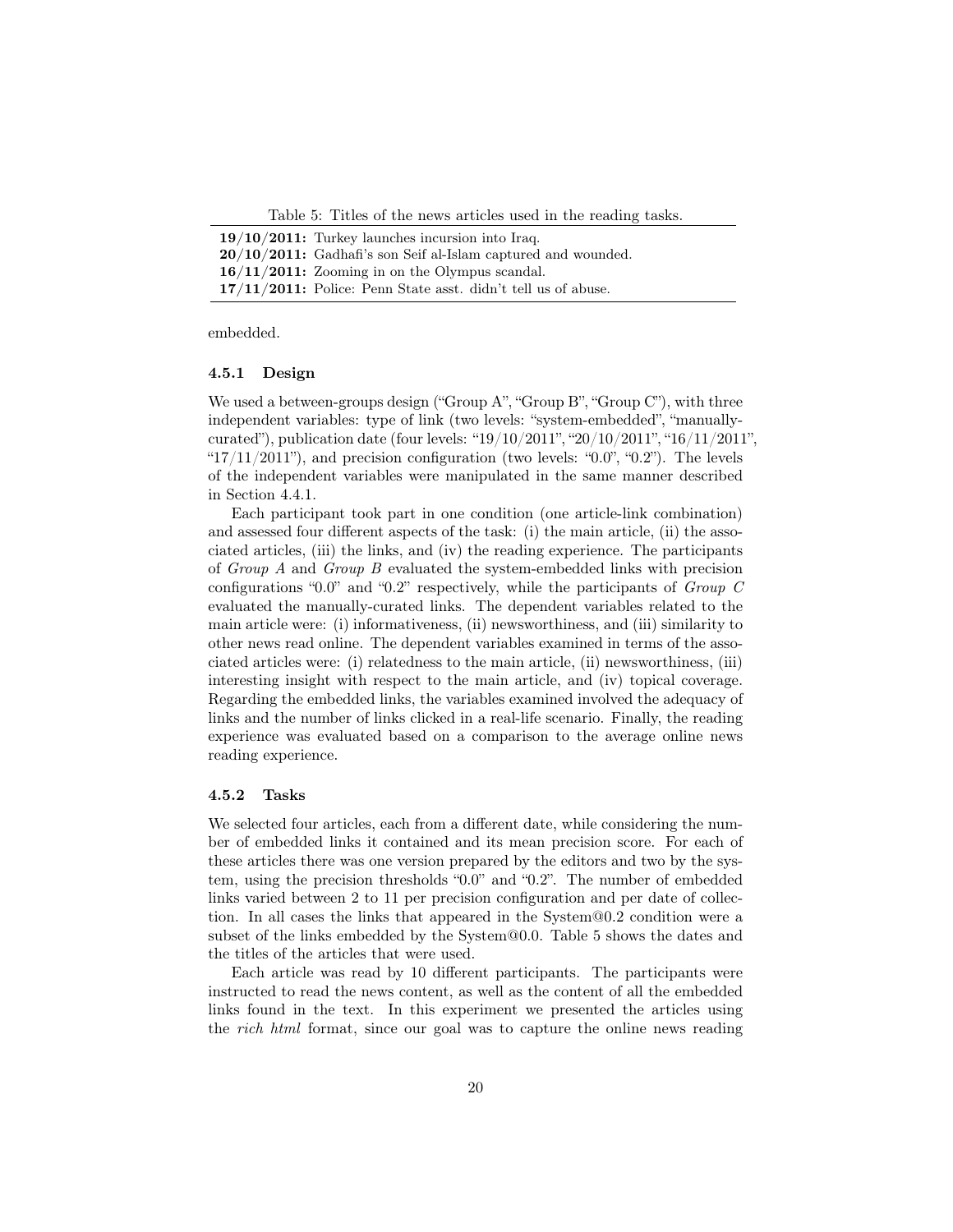experience in a realistic environment. The content of each link was shown in a pop-up box allowing for a quick evaluation. Upon completing the task the participants were redirected to an online questionnaire. Similarly to the previous experiment, we took measures to discourage cross-site scripting attacks or automatic and malicious completion of the questionnaires.

#### 4.5.3 Questionnaire

A post-task questionnaire was used to elicit information on several aspects of the task, such as the main and associated articles, the quality of the embedded links, the participants' reading experience (see Section 4.4.3). In addition, we introduced follow-up questions, conditional upon each response, to elicit the reasons behind the participants' choices.

#### 4.5.4 Procedure

The participants were asked to complete the task in a single sitting, including the questionnaire. They were also informed of their option to opt out from the task at any point, without being compensated. The duration of the tasks lasted between 20 to 75 minutes and the payment for participation was between \$1.6-\$5.5, depending on the number of embedded links each article contained.

### 4.5.5 Participants

One hundred and twenty participants were recruited, who spent an average of 38 minutes on each task and provided a total of 68 hours of labor. These were randomly distributed into three groups of 40 people. They were of mixed ethnicity and educational background, and were all proficient with the English language. Group A consisted of 50% male and 50% female participants mainly below the age 41 (87.5%), with the largest group between the ages of 24 to 29  $(27.5\%)$ . The majority  $(97.5\%)$  indicated reading the news online between a few times per week to several times a day. Group B consisted of 52.5% male and 47.5% female participants mainly below the age 53 (97.5%), with the largest group between the ages of 24 to 29 (30%). The majority of the participants  $(55\%)$  also indicated reading the news online several times a day. Finally, *Group*  $C$  consisted of 60% male and 40% female participants mainly below the age 35  $(85\%)$ , with the largest group between the ages of 24 to 29  $(40\%)$ . The majority (92.5%) indicated reading the news online several times a day.

The Kruskal-Wallis test was applied to compare the three groups for differences in relation to demographics (age, gender, educational level, proficiency with english, frequency of reading the news). To take an appropriate control of Type I errors we applied a Bonferroni correction, and so all effects are reported at .016 and .025 levels of significance accordingly. The only statistically significant difference found was with respect to the level of education  $(H(2)=8.847,$  $p=.012$ . The post hoc tests revealed that the differences between *Group A* & Group C (U=530.5, p=.006, r=-0.3) and Group B & Group C (U=567,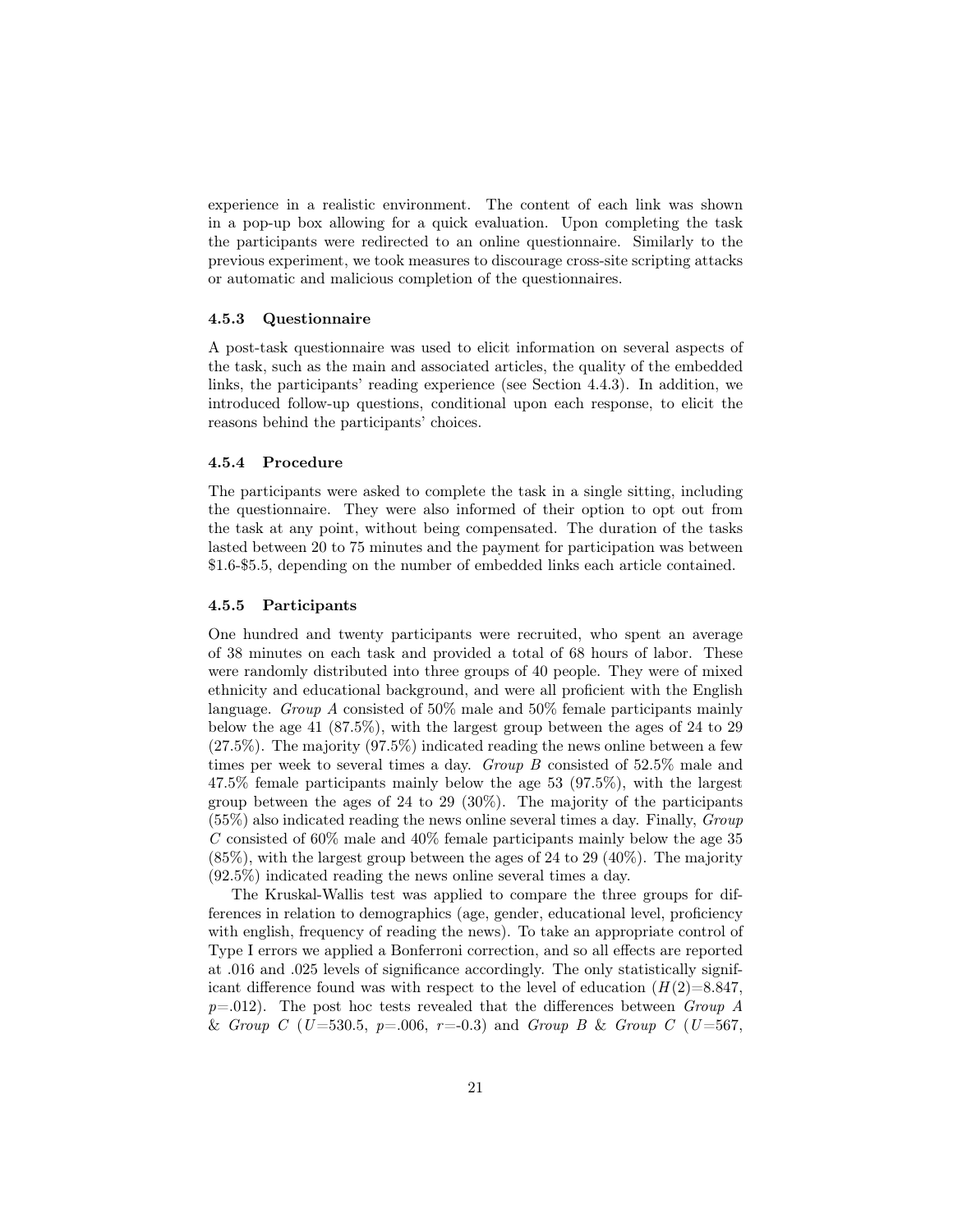Table 6: Descriptive statistics for editors and across all system configurations.

|                  |      | Relatedness | Newsworthiness |      | Interesting<br>Insights |      | No. of<br>Links |                 | Topical<br>Coverage |                |
|------------------|------|-------------|----------------|------|-------------------------|------|-----------------|-----------------|---------------------|----------------|
|                  | М    | SD          | М              | SD.  | М                       | SD   | М               | SD <sub>.</sub> | М                   | SD <sub></sub> |
| $S$ ystem $@0.0$ | 3.85 | 0.77        | 3.60           | 0.87 | 3.77                    | 0.94 | 2.65            | 0.83            | 3.97                | 0.80           |
| $S$ ystem $@0.2$ | 3.50 | 0.90        | 3.55           | 1.08 | 3.37                    | 1.10 | 2.70            | 0.75            | 3.62                | 1.10           |
| Editors          | 3.90 | 0.74        | 3.55           | 0.98 | 3.55                    | 1.13 | 2.65            | 0.94            | 4.00                | 0.84           |

Bold: Highest performance observed across different system configurations.

 $p=0.019$ ,  $r=-0.26$ ) were statistically significant, although for both the effect size was very small.

### 4.5.6 Results

We evaluate the performance of our automated hyperlinking approach against the editors (72 links, 33 from System@0.0, 16 from System@0.2, and 23 manuallycurated). The performance was measured using precision, recall and f-measure, and as ground-truth we used the participants' scores. Questions that ask for user rating on a scale of 1 to 5 represent stronger perception with high scores and weaker perception with low scores. The Kruskal-Wallis test was used to establish the statistical significance  $(p < .05)$  of the differences observed in the experimental findings. In addition, we perform a correlation analysis and examine the nature of the relationship (positive, negative, or no linear relationship) among the dependent variables that characterise the quality of the links, across all groups of articles. Although our analysis does not establish cause-and-effect relationships, it indicates how and to what degree the examined variables are associated with each other, thus providing further insights about the extent the system- and the manually- curated links satisfied the qualitative criteria.

#### 4.5.6.1 Quantitative analysis of main and associated articles

To evaluate the main article across all groups the participants were asked to answer the following questions: (i) "Did you find the article informative?", (ii) "How interesting did you find the article you read?", and (iii) "Was the article you read similar to other news you usually read?". With respect to the first question the participants' scores revealed that the main article was perceived as very informative  $(M=4, SD=0.0)$ . For the second question, the participants reported the article to be somewhat-to-very interesting  $(M=3.48, SD=1.07)$ , while in response to the third question, they claimed that it was somewhat similar to other news they usually read  $(M=3.05, SD=1.13)$ . The results indicate that the news articles we employed as our dataset was a fair approximation of what users read online on a given day. Also, the scores that were assigned to interest and informativeness indicate that the latter variables were not adversely affected by our experimental setup.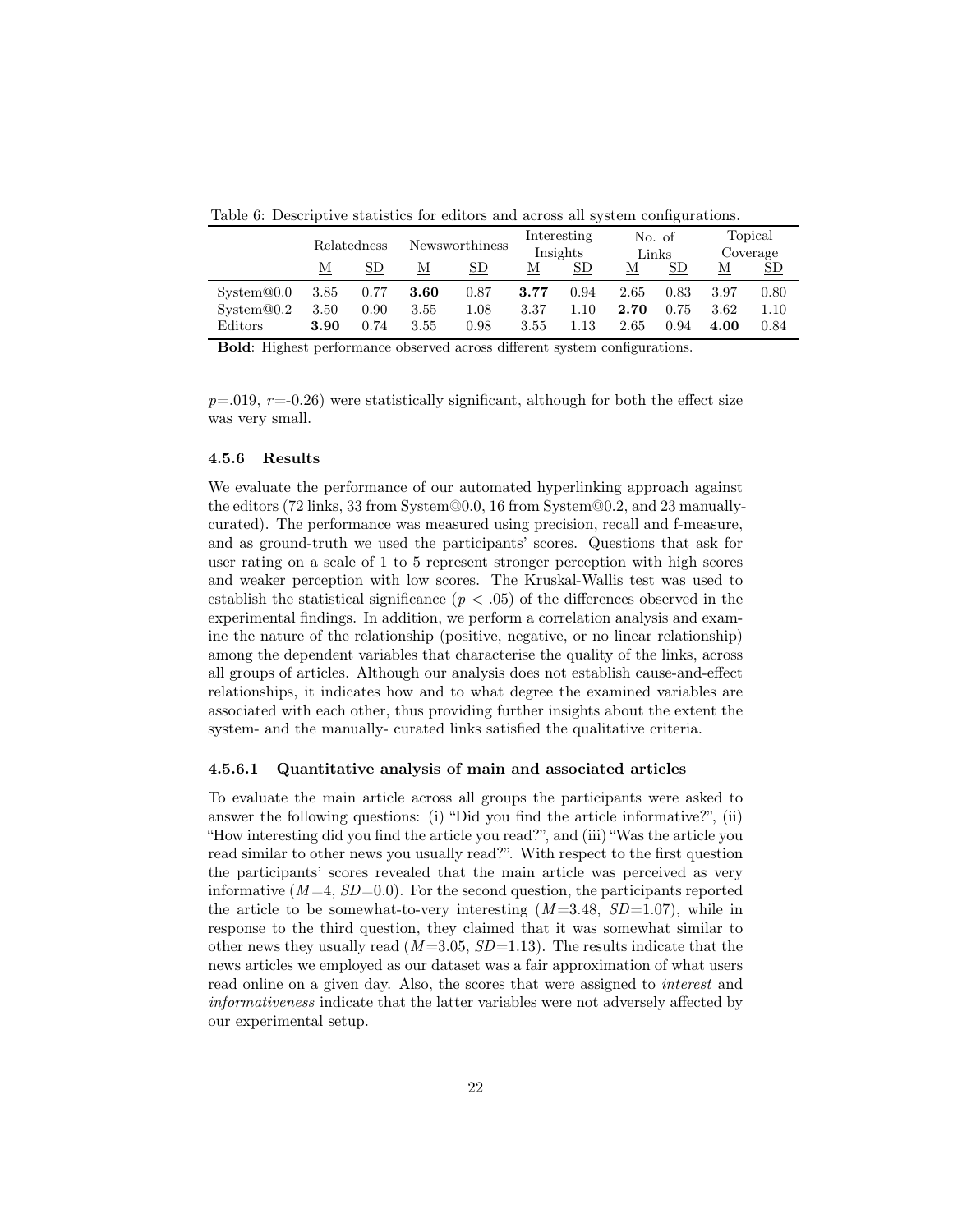|                  | Relatedness | Newsworthiness     | Inter. Insights          | No. of Links | Top. Coverage      |
|------------------|-------------|--------------------|--------------------------|--------------|--------------------|
| System@0.0       |             |                    |                          |              |                    |
| Relatedness      | 1.000       | $0.396*$           | 0.120                    | $-0.149$     | 0.159              |
| Newsworthiness   |             | 1.000              | $0.558**$                | $-0.152$     | $0.510**$          |
| Inter. Insights  |             |                    | 1.000                    | $-0.253$     | $0.355*$           |
| No. of Links     |             |                    |                          | 1.000        | 0.012              |
| Topical Coverage |             |                    | $\overline{\phantom{0}}$ | -            | 1.000              |
|                  |             |                    |                          |              |                    |
| System@0.2       |             |                    |                          |              |                    |
| Relatedness      | 1.000       | $0.665^{\ast\ast}$ | $0.536**$                | $-0.060$     | $0.508^{\ast\ast}$ |
| Newsworthiness   |             | 1.000              | $0.554**$                | 0.083        | $0.561**$          |
| Inter. Insights  |             |                    | 1.000                    | $0.368*$     | $0.692**$          |
| No. of Links     |             |                    |                          | 1.000        | $0.340*$           |
| Topical Coverage |             |                    |                          |              | 1.000              |
|                  |             |                    |                          |              |                    |
| Editors          |             |                    |                          |              |                    |
| Relatedness      | 1.000       | $0.561**$          | $0.406**$                | 0.035        | 0.234              |
| Newsworthiness   |             | 1.000              | $0.663**$                | 0.062        | $0.353***$         |
| Inter. Insights  |             |                    | 1.000                    | 0.094        | $0.346*$           |
| No. of Links     |             |                    |                          | 1.000        | 0.256              |
| Topical Coverage |             |                    |                          |              | 1.000              |
|                  |             |                    |                          |              |                    |

Table 7: Summary of inter-correlations across all system configurations.

∗ . Correlation is significant at the .05 level (2-tailed).

∗∗. Correlation is significant at the .01 level (2-tailed).

Table 6 shows the means and standard deviations for participants' assessment of the system-embedded links and the manually-curated ones by professional editors. Five aspects of the links are examined: (i) the relatedness of the anchored text to the associated article, (ii) the newsworthiness of the associated article, (iii) the degree to which the associated articles provided interesting insights with respect to the main article, (iv) the adequacy of the number of embedded links, and (v) the level of topical coverage that the associated articles offered. The Kruskal-Wallis test was applied on all five conditions but it did not indicate a statistically significant difference. With the exception of relatedness and topical coverage, the system links received higher scores compared to those of the editors. System@0.0 held the best performance in terms of embedding newsworthy links and articles that provided interesting insights.

A correlation analysis was also applied to examine the association between relatedness, newsworthiness, interesting insights, number of links, and topical coverage. The Spearman's rank correlation coefficient test revealed several statistically significant positive relationships (Table 7), which were more evident (larger effect size) for System@0.2, compared to System@0.0 or the editors. This suggests that the links embedded by System@0.2 satisfied in parallel and to a greater extend the above qualitative criteria, when embedded successfully. On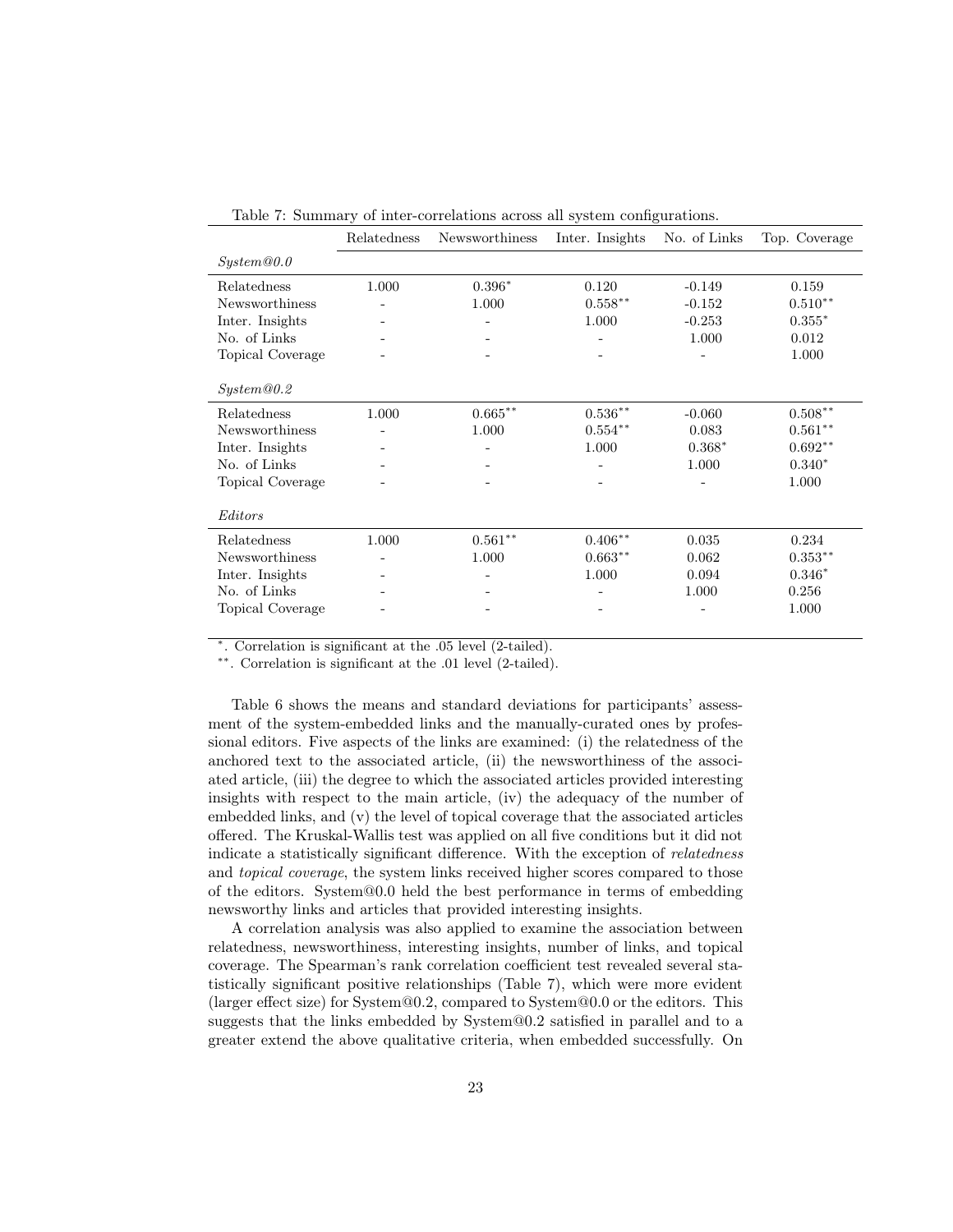the other hand, links curated by System@0.0 or the editors, even when accurate, did not achieve the same effect.

#### 4.5.6.2 Qualitative assessment and emerging themes

A qualitative analysis of the open-ended questions was also performed through a process of inductive, thematic coding. The coding process involved the creation of a classification system that imposed a particular order on the data for four different questions: (i) "[NOL] In general, you found the number of associated articles to be...", (ii) "[TC] Overall, did you feel that the associated articles provided a good topical coverage for the main article?", (iii) "[COE] Compared to your average experience reading online news, how would you rate this new reading experience?", and (iv) "[IMA] Please state in what ways (if any) the associated articles provided interesting insights with respect to the main article". The analysis was concluded by allocating codes to each of the categories, using multiple codes per response. The qualitative results reported in this section are referred to by question and number. For example, TC77 refers to participant's 77 response to question "[TC] Overall, did you feel that the associated articles provided a good topical coverage for the main article?".

To determine how well the implementation of the coding scheme worked an independent researcher was asked to repeat the process following the same classification system. An inter-rater reliability analysis using the Kappa statistic was applied, to determine the level of consistency between the ratings of two researchers. The results of the inter-rater analysis were found to be  $Kappa=0.9$ with  $p < .000$  for NOL,  $Kappa=0.887$  with  $p < .000$  for TC,  $Kappa=0.931$  with  $p < .000$  for COE, and  $Kappa=0.973$  with  $p < .000$  for IMA. Overall, the Kappa scores were all found statistically significant and suggest an almost perfect agreement beyond chance. Following this initial step, some of the code definitions were revised and clarified to improve coding consistency, and researchers reached agreement on those responses where their coding conflicted.

Thematic analysis of responses to the "why" the associated articles provided interesting insights, revealed that participants associated interesting insights with good topical coverage and informativeness, as well as the degree that an article offered a broader perspective. One participant from Group A noted: "The associated articles helped to put the main article in context by providing background on the events that led up to the event described in the main article as well as some reaction from key political leaders to the events that were unfolding" (IMA8), while another participant from  $Group\;C$  reported: "The associated articles were insightful, as some provided elaborate details and others provided different perspective of the topic covered in the main article" (IMA101).

In terms of the number of embedded links, System@0.2 held the best performance. An examination of the open-ended responses indicates dissimilar patterns. Participants from Group A and Group C appeared more likely to be affected by articles with excessively long and redundant content, as well as lack of relatedness. One participant wrote: "They were too many, being mostly quite long, in some cases more than half the length of the main article, and sometimes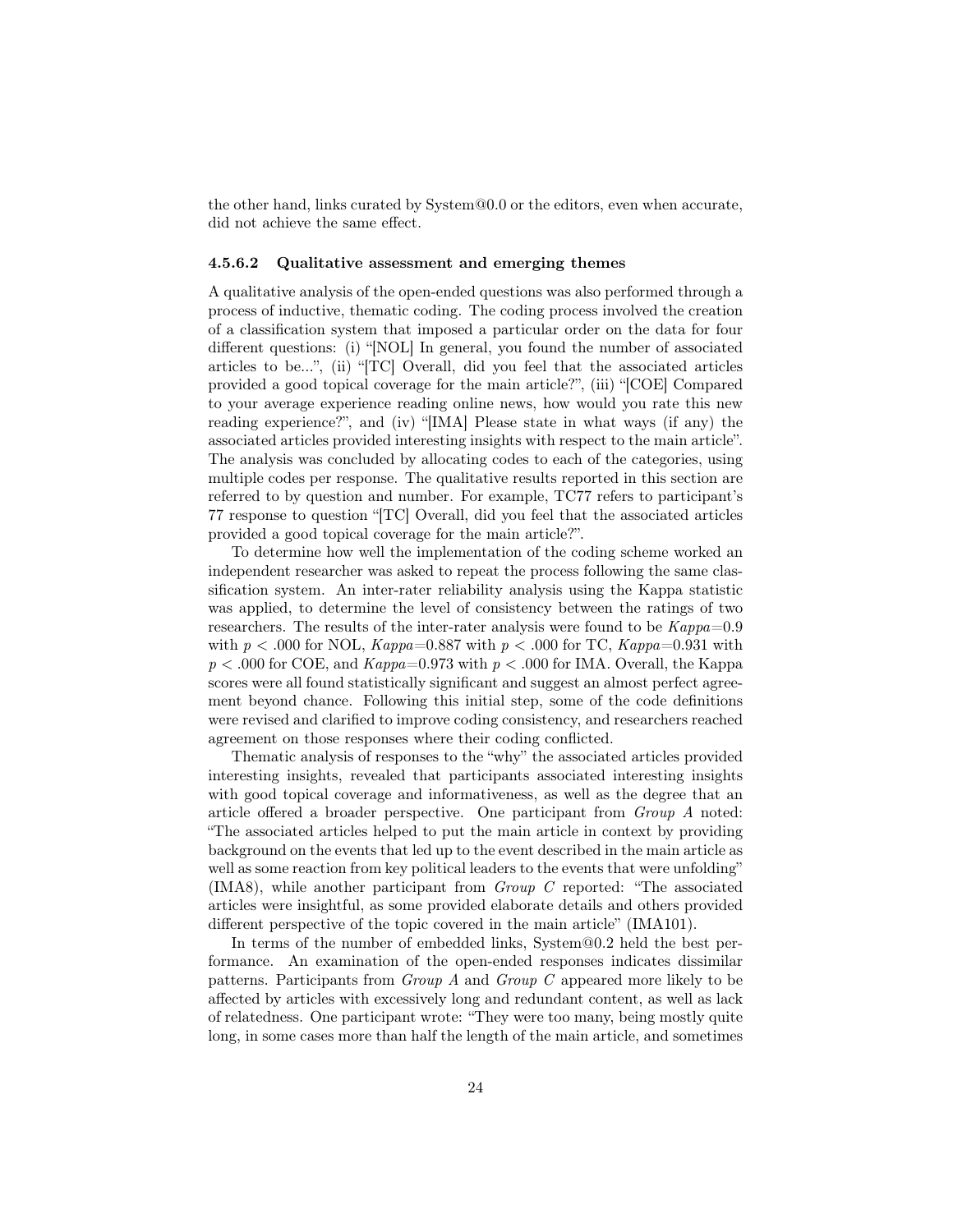they repeated the same identical information" (NOL80). On the contrary, the responses of participants from Group B reveals that the number of links was adequate and the associated content they pointed to was perceived less redundant. NOL61 wrote that "It gave just enough break up from the main article to allow me to reflect on it while receiving new information". Lastly, the editors were more successful in curating links that provided good topical coverage and had a substantial thematic connection. Responses to the "why" portion of this question suggest that this effect was achieved by introducing articles with less redundant or unrelated content. One participant noted "The articles were on topic, and helped put the original news story in perspective" (TC77).

#### 4.5.6.3 Online news reading experience

To understand better the effects of embedded links from a users' perspective and the associated reading experience we additionally inquired about the following three aspects of the task: (i) "Compared to your average experience reading online news, how would you rate this new reading experience?", and (ii) "How many of the links that appear in the text would you have clicked to read, if it wasn't obligatory to open them all as part of this study?". For the first question, the scores of the manually-curated links were marginally higher  $(M=3.35,$  $SD=1.001$ ) than those of System@0.0 ( $M=3.325$ ,  $SD=0.971$ ) and System@0.2  $(M=3.225, SD=0.8002)$ . On average, the reading task was perceived as the same, or somewhat better, compared to their average online news reading experience, across all groups. Among the most prominent themes that emerged from the analysis of the open-ended responses was topical coverage, link presentation and content volume. The responses indicate that these three factors were balanced, which resulted in a positive news reading experience. One participant in Group B wrote: "In general, online news doesn't cover the topic entirely. Even the related news is not perfectly related. So, this was somewhat better than them" (COE16). In the second question, the participants' scores favoured the editors  $(M=2.9, SD=1.2567)$  over System@0.0  $(M=2.6, SD=1.104)$  and System@0.2 ( $M = 2.475$ ,  $SD = 1.3772$ ), indicating that they would have clicked on most of the embedded links if it was not a mandatory condition of the task. However, the Kruskal-Wallis test did not reveal any statistically significant difference for any of the above conditions.

Finally, an empirical analysis of participants' "additional comments" section made evident several important themes, with the most predominant being "relatedness", compared to "large volume" and "redundancy". Many of the comments in our study reflect the assumption that the associated articles should be directly related to the main article, with little tolerance for semi-related or unrelated information. In addition, several participants indicated a preference towards well written, informative articles, that contained less text, while ignoring the extremely long ones. A high number of embedded links was also considered as a distraction, and the participants were more reluctant to read them all. This finding establishes the importance of precision over recall.

Overall, our experimental findings indicate that system's performance was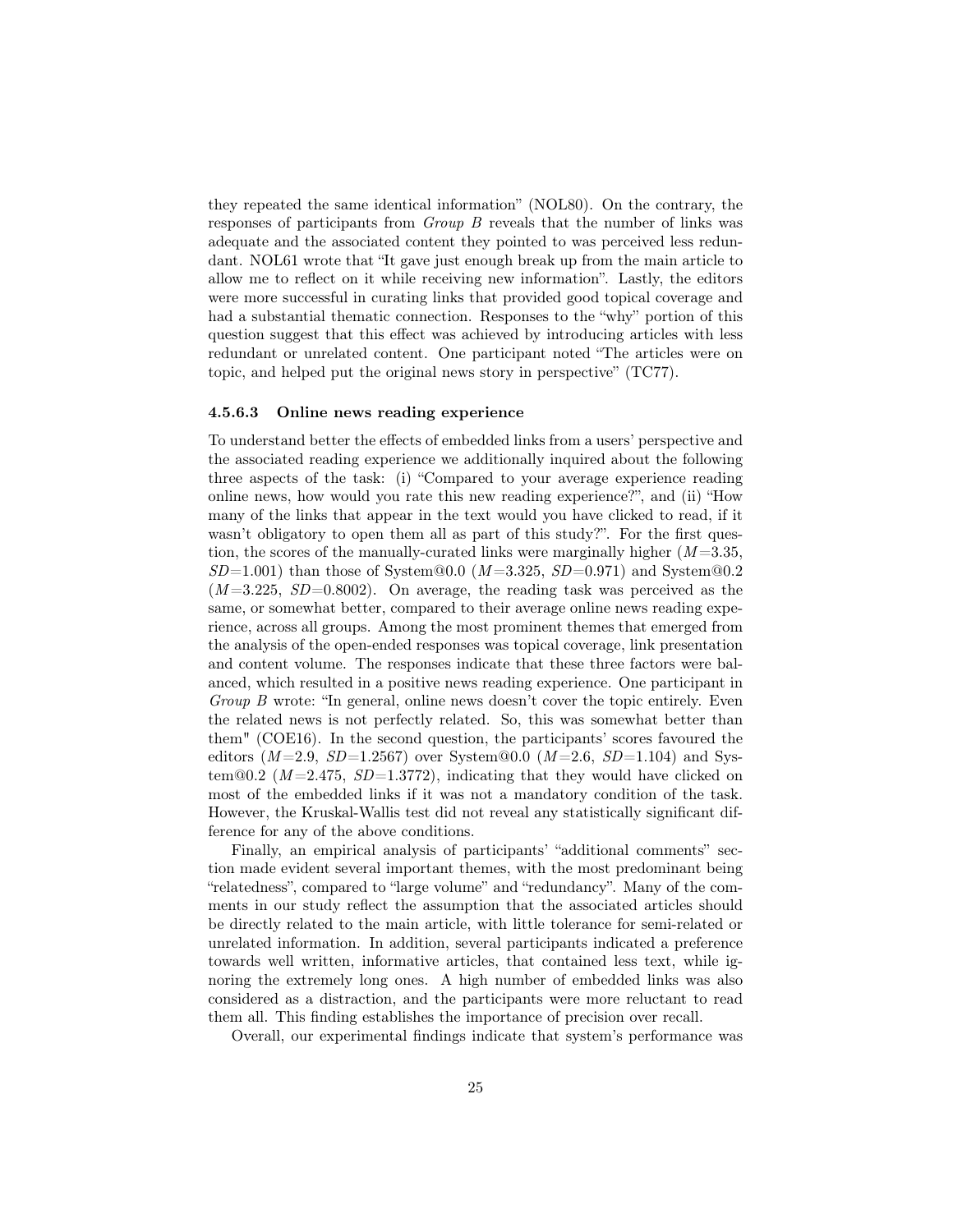found comparable to that of the editors. Also, the quantitative results were in agreement with the qualitative ones in terms of the system and editor comparison. This is an encouraging finding, considering that the main contribution of our automated approach is scalability. News editing is a challenging task for the humans and the support from an automated system could improve the efficiency and performance of the editors.

# 5 Discussion

We conducted two large and thorough experiments via MTurk to evaluate our system-embedded links against links manually-curated by professional editors. The two experiments were designed on the basis that 64.85% of the systemgenerated links were assessed as 'good enough', providing evidence of LEPAÕs potential to support the link curation process, but only 7% of the generated links were common to LEPA and professional news editors, indicating that the system-links were complimentary to those of the professional editors. Our two experiments therefore evaluate the system-generated links both in terms of their quality as compared to those generated by professional editors, and with respect to their overall effect on the news reading experience. This section discusses our main findings.

The first experiment allowed us to perform a close examination of our automated approach to link generation using standard quantitative metrics, and qualitative judgments from human evaluators, for each link individually. Our evaluation reveals that the editors had an average-to-good performance, whereas our system had an, overall, average performance. When we treat the manual links as a gold standard the results are encouraging, indicating that LEPA is comparable to that across several facets of the news reading experience (relatedness of the anchored text with the associated article, newsworthiness, offering interesting insights, etc.). Our correlation analysis also indicated a positive association between several of the qualitative aspects, e.g. location, relatedness, newsworthiness, and interesting insights. The effect size of these relationships was medium only for the cases of the system links (especially for those cases with a more strict precision configuration), whereas for the editor links the analysis revealed smaller effect sizes. When examining the system performance using standard metrics we observe that the f-measure scores decline over high precision values. Apparently, assigning a high value to the precision threshold acts as a trade off for recall and vice-versa.

Furthermore, the analysis of the open-ended responses pointed out several interesting findings. For instance, the participants associated higher precision settings with more related links and less redundant or unrelated content. The precision configuration was also found to be positively associated with the suitability of the hypertext's location, as well as the topical relevance of associated article, which is in agreement with our quantitative results. In addition, many of the participants' comments reflected a relationship between interesting insight and informative content, which became more evident as the precision setting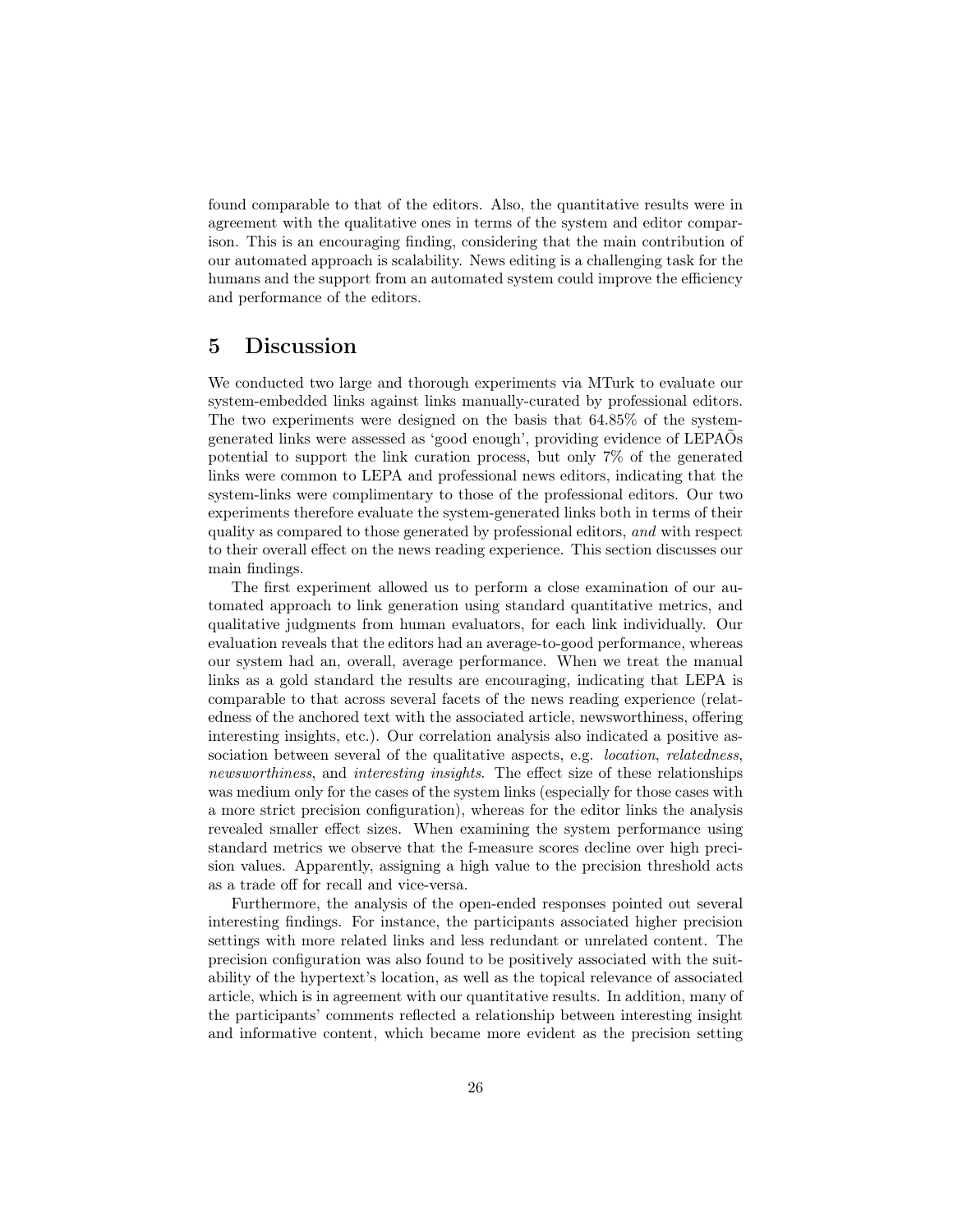increased. Precision settings between Ò0.0Ó and Ò0.2Ó embedded the most informative links, with precision setting at Ò0.3Ó showing some decline most likely due to the strict filtering criteria imposed and the loss of potentially newsworthy information. This finding confirms the importance of topically relevant content that highlights different facets of the news and stimulates the readers to consider divergent interpretations.

The second experiment aimed at understanding the effects of embedded links from a user's perspective, focusing on the associated reading experience. Guided by the findings from the previous study, we selected and evaluated further two opposite ÒextremesÓ of our system: a version that applied no precision threshold on the retrieved results and version with a fairly strict, but not exaggerated, precision threshold. The experimental results suggest that LEPA, despite its average performance, proved to have the potential to assist the editors in the link curation process (and in some cases even perform better) such as delivering newsworthy links or providing interesting insights. The correlation analysis we run also indicated the existence of positive interdependences among several qualitative aspects of the links, like relatedness, newsworthiness, interesting insights, topical coverage, and other. Similarly to the previous study, the correlation test revealed that the system with the highest precision value was able to satisfy in parallel and to a greater extend the above qualitative criteria, compared to the system with no precision threshold or the editors, which did not achieve the same effect.

Several themes emerged from the qualitative analysis of the participants' responses. We identified a correlation between the theme *interesting insights* and good topical relevance, informativeness, and broader perspective. It appears that an article with the above qualities is more likely to offer interesting insights with respect to the main article. Another association was established between the number of links and redundancy, as well as text volume and relatedness. Having articles that provide related yet unseen content with reasonable length can affect the way the news readers perceive the availability of embedded links. Moreover, topical coverage was found to be associated with redundancy and relatedness, which makes the reasonable case that unrelated and redundant content does not afford substantial topical coverage. Finally, the themes of topical coverage, link presentation and content volume are some of the main factors that contribute to a positive news reading experience. This qualitative finding is of significance, particularly to professional news editors, since it reflects the qualities of online news that readers are less willing to compromise with.

Finally, while the use of Amazon Mechanical Turk as a platform for online recruitment took much of the environmental control away that we could have maintained in a lab setting, it also allowed for more rapid testing and a larger and more diverse participant base than the average user study. This was particularly important for showcasing the benefits of LEPA, considering its relative simplicity. Particular attention was paid to the experimental methodology. We had first to take preventive measures to discount low-quality responses and undesirable participants that is known to arise with crowd-sourcing platforms. Carefully designed questionnaires allowed us to elicit findings that not only in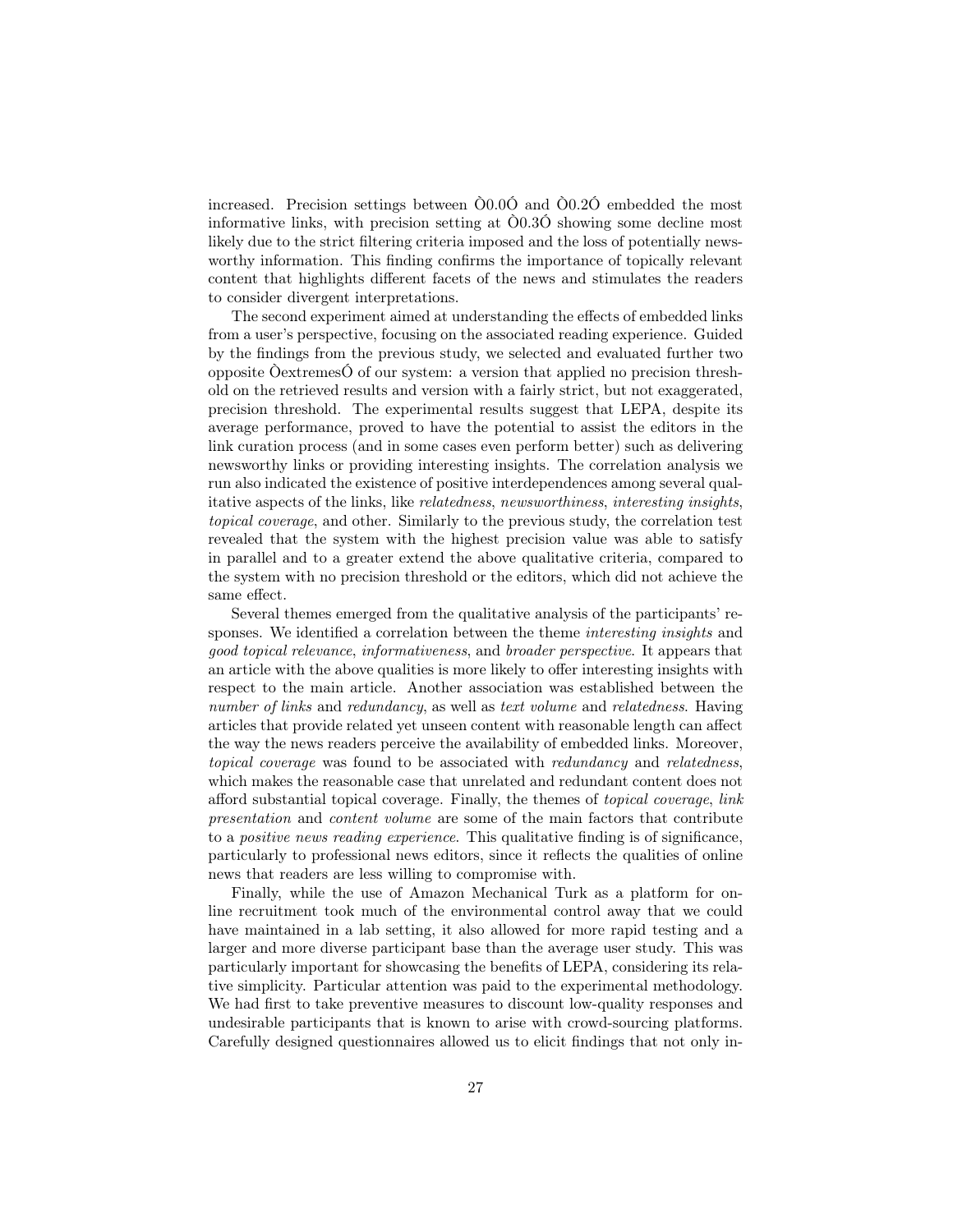formed on the quality of the automatically generated links but also of the overall news reading experience. In addition, the Mechanical Turk Workers made excellent participants, as their responses to open-ended questions were thoughtful and contributed significantly to the interpretation of our results. Both the rigorous evaluation methodology performed in this paper and our results go beyond LEPA; both are relevant to any website designer interesting in promoting higher engagement through click-through experience.

# 6 Conclusions

The manual creation of hyperlinks is a time-demanding and challenging task, especially for large online news providers where the editors are expected to process a significant number of news articles on a daily basis. Consequently, any effort towards automating the link curation process could go a long way to improve their efficiency and performance. In this paper, we presented LEPA, a fully automated approach to detecting events in news articles and linking them to relevant past articles. Contrary to other automated systems that focus on link detection and disambiguation, LEPA does not require any training data or human intervention, nor is it limited to a specific resource (e.g., Wikipedia), making it a generalizable and attractive solution for many domains.

We performed a rigorous evaluation of LEPA to assess the automaticallyembedded links against links manually-curated by professional editors. Three independent evaluations carried out provided several quantitative and qualitative findings that helped understand better the curation of links from the perspective of users and professional news editors, and offered empirical support to the why and how of the news reading experiences. Our findings indicated that the performance of our automated linking approach is comparable to that of the editors, across all qualitative aspects of the link curation process we examined. For our setting, high precision configurations facilitated better news reading experiences, contrary to lower thresholds that resulted in a larger number of links and provided access to a plethora of information. In other words, less is more. Our correlation analysis supports further this conclusion, and also highlights the effect of high precision on the extend and depth to which the system links meet the qualitative criteria, something not observable on the same degree for the editors or other system configurations. In a real use-case scenario the final decision might ultimately for the editors to make but our experimental findings indicate that the proposed system, with its massive scalability being its greatest asset, can support the process of identifying interesting links and fulfil its purpose in reducing manual effort.

In conclusion, the proposed automatic approach to link curation offers a news reading experience that is comparable to that of manually-curated links by professional editors, with the potential to reduce the manual labor required for the task. A number of directions are left to be explored in future work. These include testing the linking capabilities of LEPA on other resources, such as medical reports, Encyclopaedic articles, or Wikipedia documents. Finally, our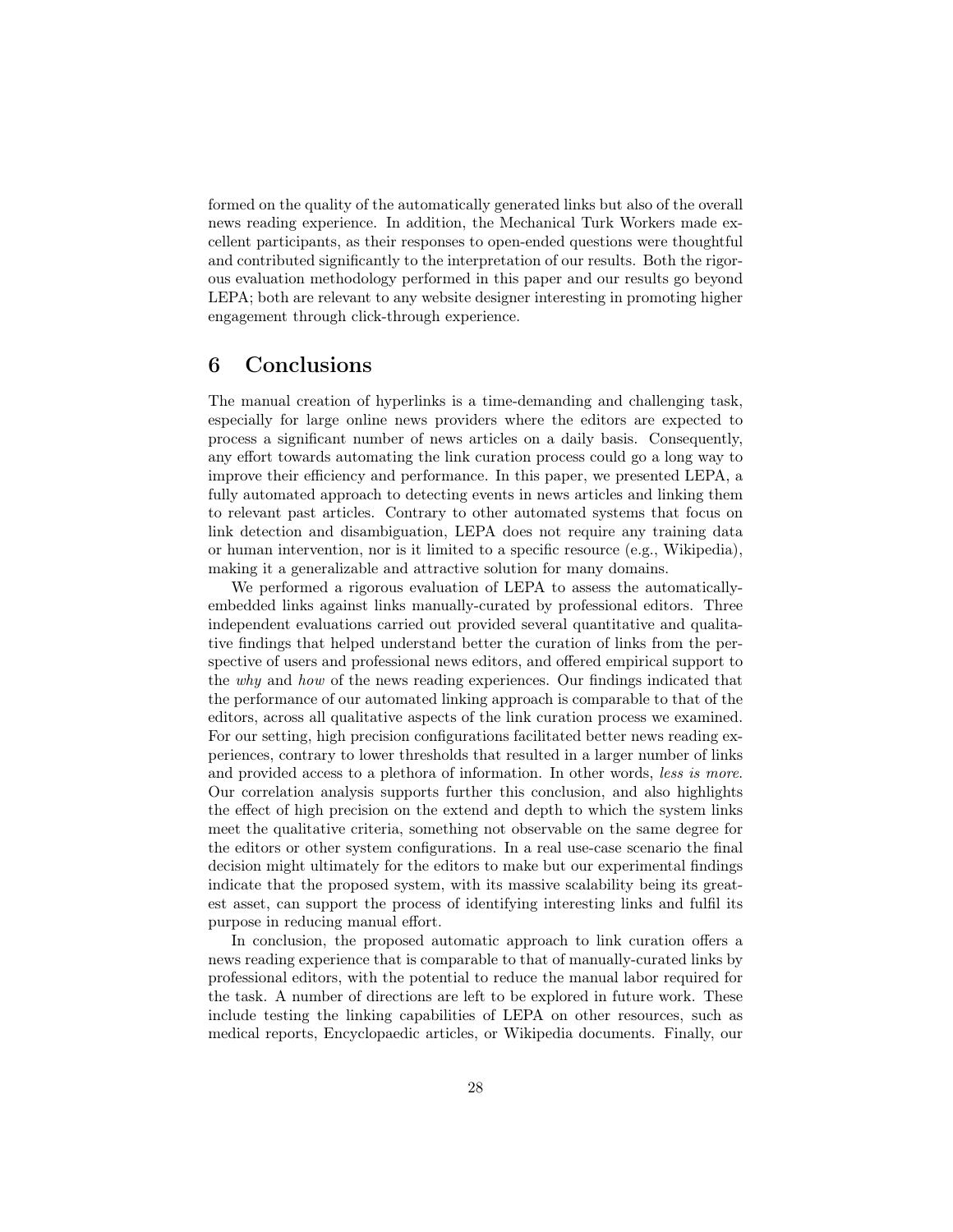experimental methodology can be expanded to account for online behaviour metrics and engagement measures like cursor behaviour. A potential future application, with the help of such metrics, would be to determine in real-time the sections of a news article that are of particular interest to the reader and perform a dynamic, on-the-fly adaptation of the embedded links, thus promoting more engaging news reading experiences.

# References

- [1] Agarwal, D., Chen, B.-C., and Elango, P. Explore/exploit schemes for web content optimization. ICDM, 2009.
- [2] Allan, J. Automatic hypertext construction. PhD thesis, Cornell University, 1995.
- [3] Attfield, S., Kazai, G., Lalmas, M., and Piwowarski, B. Towards a science of user engagement (Position Paper) WSDM Workshop on User Modelling for Web Applications, 2011.
- [4] Bird, S., Klein, E., and Loper, E. Natural Language Processing with Python. O'Reilly Media, 2009.
- [5] Bluestein, W.. Hypertext versions of journal articles: Computer aided linking and realistic human evaluation. PhD thesis, University of Western Ontario, 1999.
- [6] Bron, M., Huurnink, B., and de Rijke, M. Linking archives using document enrichment and term selection. TPDL, 2011.
- [7] Ceylan, H., Arapakis, I., Donmez, P., and Lalmas, M. Automatically Embedding Newsworthy Links to Articles. CIKM , 2012 (Short paper).
- [8] Cucerzan, S. Large-scale named entity disambiguation based on Wikipedia data. EMNLP, 2007.
- [9] Demartini, G., Difallah, D., E., and Cudré-Mauroux, P. ZenCrowd: Leveraging Probabilistic Reasoning and Crowdsourcing Techniques for Large-Scale Entity Linking. WWW, 2012.
- [10] Ellis, D., Furner, J., and Willett, P. On the creation of hypertext links in full-text documents: Measurement of retrieval effectiveness. JASIS, 1996.
- [11] Fissaha Adafre, S., and de Rijke, M. Discovering missing links in Wikipedia. LinkKDD, 2005.
- [12] Gardner, J.J., and Xiong, L. Automatic link detection: a sequence labelling approach. CIKM , 2009.
- [13] Green, S. J. Building newspaper links in newspaper articles using semantic similarity. NLDB, 1997.
- [14] Green, S. J. Automated link generation: Can we do better than term repetition? Computer Networks 30, 1998.